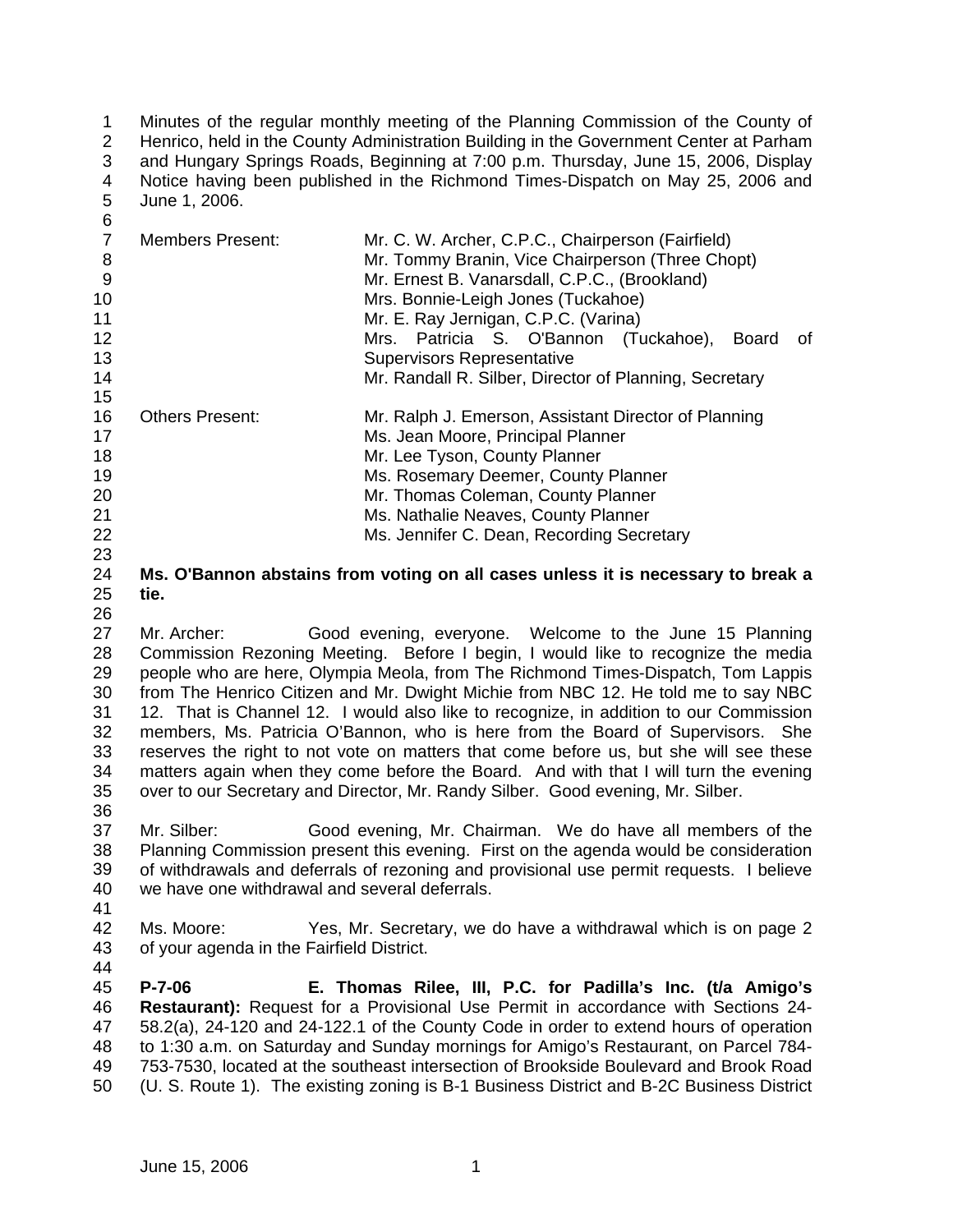- 51 52 (Conditional). The Land Use Plan recommends Commercial Arterial. The site is in the Enterprise Zone.
- 53

58

54 55 Ms. Moore: They are withdrawing their application for extended hours and, therefore, no action is required by the Planning Commission tonight.

- 57 Mr. Archer: Thank you, Ms. Moore.
- 59 60 Ms. Moore: We will move on to deferrals. The first is on page 3 of your agenda.
- 61

71

77

79

82

85

87

## 62 *Deferred from the May 11, 2006 Meeting.*

63 64 65 66 67 68 69 **P-4-06 Gloria Freye for Bechtel Corp.:** Request for a Provisional Use Permit under Sections 24-95(a)(3) and 24-122.1 of Chapter 24 of the County Code in order to construct a 149' high telecommunication tower on Parcel 744-771-3182, located on the east line of Shady Grove Road north of Hames Lane. The existing zoning is A-1 Agricultural District. The Land Use Plan recommends Suburban Residential 2, 2.4 to 3.4 units net density per acre.

- 70 Ms. Moore: The deferral is requested to the August 10, 2006 meeting.
- 72 73 74 Mr. Archer: Is there anyone here who is opposed to the deferment of P-4-06, Gloria Freye for Bechtel Corporation? I see no one.
- 75 76 Mr. Branin: I'd like to move that Case P-4-06, Gloria Freye for Bechtel Corporation be deferred to the August 10, 2006 meeting at the request of the applicant.
- 78 Mr. Vanarsdall: Second.
- 80 81 Mr. Archer: Motion by Mr. Branin and seconded by Mr. Vanarsdall. All in favor of the motion say aye. All opposed say no. The motion passes.
- 83 84 At the request of the applicant, the Planning Commission deferred Case P-4-06, Gloria Freye for Bechtel Corporation to its meeting on August 10, 2006.
- 86 Ms. Moore: Also, on page 3 of your agenda is C-12C-04.
- 88 89 90 91 92 93 94 **C-12C-04 Andrew M. Condlin for Water Tower Associates, LLC:** Request to conditionally rezone from B-1C Business District (Conditional) to B-3C Business District (Conditional), part of Parcel 747-757-6938, containing 1.142 acres, located at the northeast intersection of Old Cox and Three Chopt Roads. A veterinarian facility including office, hospital, grooming and day school for dogs is proposed. The use will be controlled by proffered conditions and zoning ordinance regulations. The Land Use Plan recommends Commercial Concentration.
- 95 96

97

Ms. Moore: The deferral is requested to the July 13, 2006 meeting.

98 99 100 101 Mr. Archer: Is there anyone here who is in opposition to the deferment of C-12C-04, Andrew M. Condlin for Water Tower Associates, LLC? No opposition. Ready for a motion.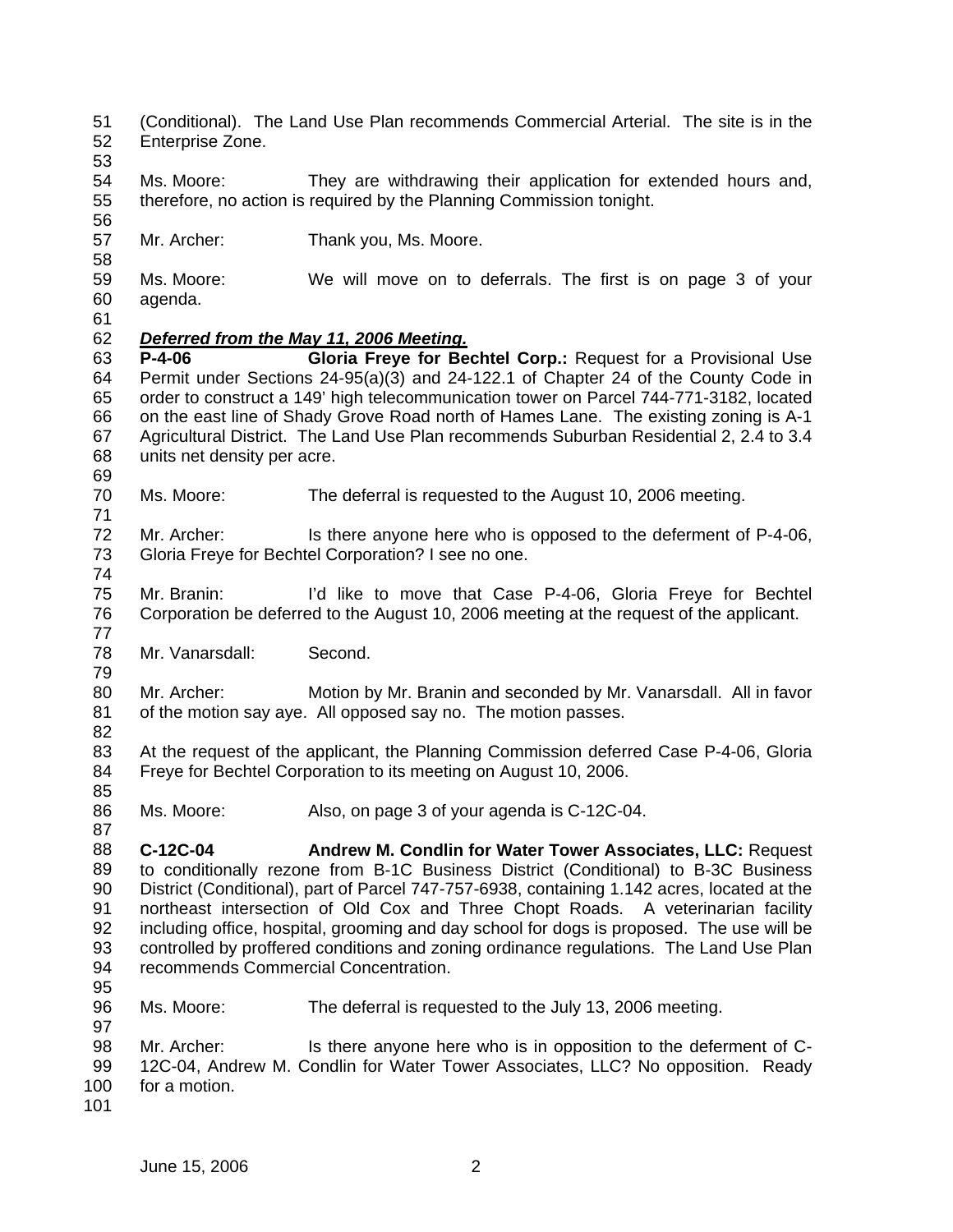102 103 104 105 106 107 108 109 110 111 112 113 114 115 116 117 118 119 120 121 122 123 124 125 126 127 128 129 130 131 132 133 134 135 136 137 138 139 140 141 142 143 144 Mr. Branin: Mr. Chairman, I would like to move that case C-12C-04, Andrew M. Condlin for Water Tower Associates, LLC, be deferred until July 13, 2006, at the request of the applicant. Mrs. Jones: Second. Mr. Archer: Motion made by Mr. Branin and seconded by Mrs. Jones. All in favor say aye. All opposed say no. The ayes have it. The motion passes. At the applicant's request, the Planning Commission deferred Case C-12C-04, Andrew M. Condlin for Water Tower Associates, LLC, to its meeting on July 13, 2006. **C-26C-06 Roy Amason for McCabe's Grant L.L.C.:** Request to conditionally rezone from A-1 Agricultural District, R-1 One Family Residence District, C-1 Conservation District, R-2A One Family Residence District, and R-3 One Family Residence District to R-2AC One Family Residence District (Conditional), Parcels 743- 755-1624, 742-755-8449, 742-754-8984, 743-754-4375, and 743-754-0266, containing approximately 14.32 acres, located at the southern terminus of Crown Grant Road, Loreine's Landing Lane and Persimmon Trek. The applicant proposes a single family residential development with a maximum of 27 dwelling units. The use will be controlled by zoning ordinance regulations and proffered conditions. The Land Use Plan recommends Suburban Residential 1, 1.0 to 2.4 units net density per acre, Environmental Protection Area, and Suburban Residential 2, 2.4 to 3.4 units net density per acre. Ms. Moore: The deferral is requested to the July 13, 2006 meeting. Mr. Archer: We are still in the Three Chopt District? Is there anyone here who is opposed to deferring Case C-26C-06, Roy Amason for McCabe's Grant, LLC? No opposition. Mr. Branin. Mr. Branin: Mr. Chairman, I'd like to move that Case C-26C-06, Roy Amason for McCabe's Grant, LLC, be deferred until the July 13, 2006 meeting at the request of the applicant. Mr. Vanarsdall: Second. Mr. Archer: Motion by Mr. Branin and seconded by Mr. Vanarsdall. All in favor say aye. All opposed say no. The motion passes. At the applicant's request, the Planning Commission deferred Case C-26C-06, Roy Amason for McCabe's Grant, LLC, to its meeting on July 13, 2006. 145 146 147 148 149 150 151 *Deferred from the May 11, 2006 Meeting.* **P-6-06 Ann Leonard Harris:** Request for a Provisional Use Permit under Sections 24-12.1(b) and 24-122.1 of Chapter 24 of the County Code in order to operate a bed and breakfast inn on Parcel 802-699-4985, located at the terminus of Equestrian Way in The Paddocks subdivision. The existing zoning is R-3 One Family Residence District. The Land Use Plan recommends Suburban Residential 1, 1.0 to 2.4 units net density per acre.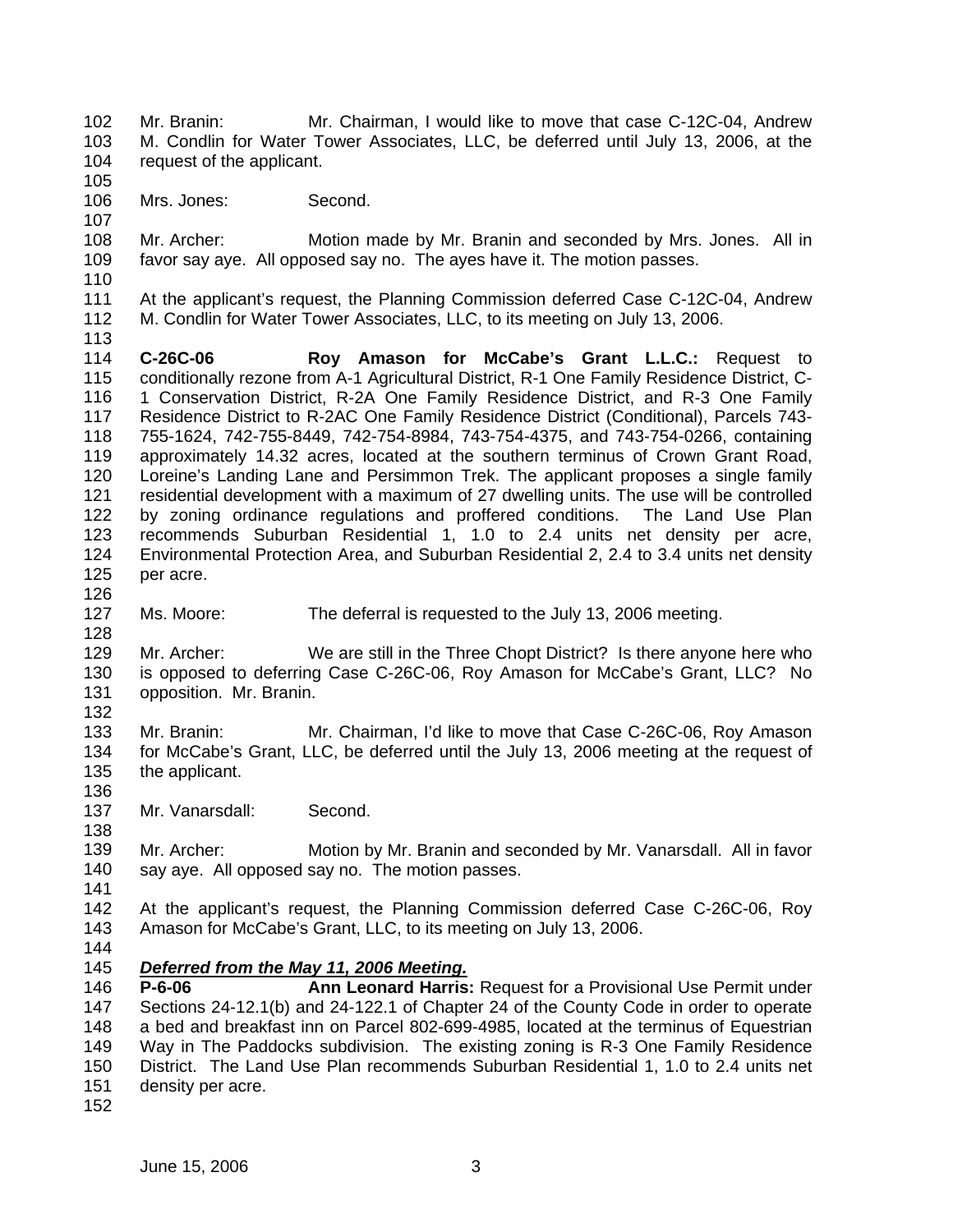153 154 155 156 157 158 159 160 161 162 163 164 165 166 167 168 169 170 171 172 173 174 175 176 177 178 179 180 181 182 183 184 185 186 187 188 189 190 191 192 193 194 195 196 197 198 199 200 201 202 203 Ms. Moore: The deferral is requested for one year to the June 14, 2007 meeting. Mr. Archer: One year, all right. In the Varina District, is there anyone present who is opposed to the deferment of Ann Leonard Harris? I am sorry. Could you come up to the microphone, please? Give us your name, please, if you would. Mr. Lohmar: My name is Hans Lohmar and I live at 1201 Jockey Court in The Paddocks Subdivision. I am representing the neighborhood community of The Paddocks which encircles some of this. We are confused as to the deferral, as to the purpose of the deferral to run for a year. Mr. Archer: Generally, the deferment is done when the applicant feels that the case needs more work and additions or deletions are to be made to it, and they still have enough time to do them. In this case, they are giving themselves quite a bit of time. Mr. Lohmar: Is it part of anything significant that will happen in that area of our neighborhood within a year's time that (unintelligible). Mr. Archer: I am not aware of anything. Mr. Jernigan. Mr. Jernigan: No, she just wanted more time to talk to you all. Mr. Lohmar: So the one year is an arbitrary date, not set around some other party to that? Mr. Jernigan: No. That is what she requested. Mr. Chairman, with that I will move for deferral of Case P-6-06, Ann Leonard Harris, to the June 14, 2007 meeting by request of the applicant. Mr. Vanarsdall: Second. Mr. Archer: Motion by Mr. Jernigan and seconded by Mr. Vanarsdall. All in favor of the motion say aye. Those opposed say no. The ayes have it. The motion passes. At the applicant's request, the Planning Commission deferred Case P-6-06, Ann Leonard Harris, to its meeting on June 14, 2007. **P-9-06 Gary Barber for National Communication Tower LLC:** Request for a Provisional Use Permit under Sections 24-92.2, 24-95(a), 24-120 and 24-122.1 of Chapter 24 of the County Code to construct a 199' monopole telecommunications tower, on Parcel 851-666-7691, located 343' east of Carters Mill Road. The existing zoning is A-1 Agricultural District. The Land Use Plan recommends Prime Agriculture. The site is in the Airport Safety Overlay District. Ms. Moore: The deferral is requested to the July 13, 2006 meeting. Mr. Archer: Is there anyone present in the Varina District who is opposed to the deferment of P-9-06, Gary Barber for National Communication Tower, LLC? Mr. Jernigan.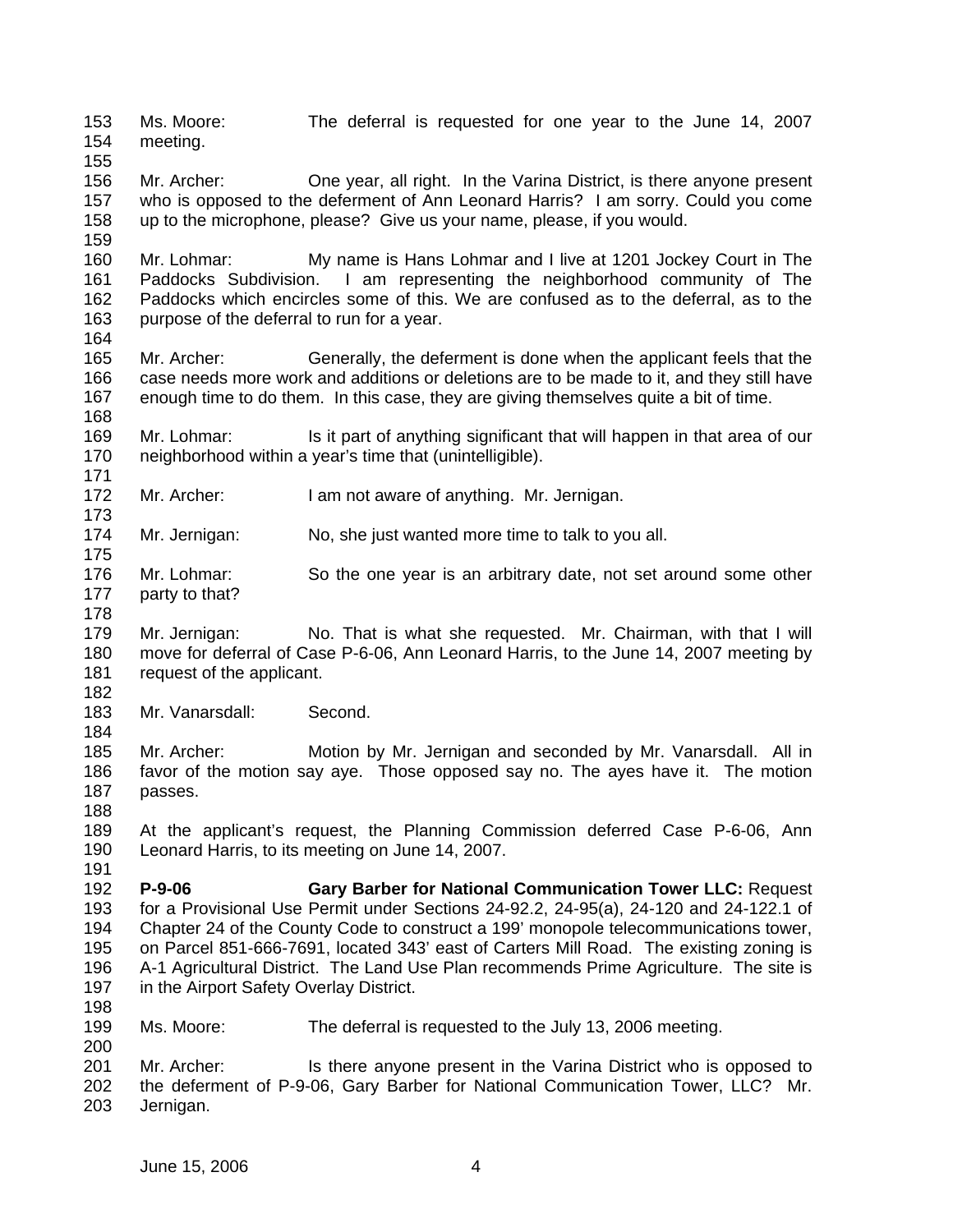208

210

- 205 206 207 Mr. Jernigan: Mr. Chairman, with that I will move for deferral of Case P-9-06, Gary Barber for National Communication Tower, LLC, to July 13, 2006, at the request of the applicant,
- 209 Mr. Vanarsdall: Second.

211 212 213 214 Mr. Archer: Motion by Mr. Jernigan and seconded by Mr. Vanarsdall. All in favor of the motion say aye. All opposed say no. The ayes have it. The motion is granted.

215 216 217 At the request of the applicant, the Planning Commission deferred Case P-9-06, Gary Barber for National Communication Tower, LLC, to its meeting on July 13, 2006.

218 219 Ms. Moore: The last request for deferral by the applicant is on page 3 of your agenda. It is C-11C-06.

220

229

231

240

243

246

248

252

254

## 221 *Deferred from the May 11, 2006 Meeting.*

222 223 224 225 226 227 228 **C-11C-06 Neil Rankins for R & R Development, LC.:** Request to rezone from [R-5C] General Residence District (Conditional) to B-2C Business District (Conditional), Parcels 739-761-2693 and 739-762-0100, containing 2.441 acres, located on the south line of West Broad Street (U. S. Route 250) approximately 195 feet east of Spring Oak Drive. The applicant proposes a retail development. The use will be controlled by zoning ordinance regulations and proffered conditions. The Land Use Plan recommends Mixed Use. The site is in the West Broad Street Overlay District.

230 Ms. Moore: The deferral is requested to July 13, 2006.

232 233 234 Mr. Archer: Is anyone here opposed to the deferment of Case C-11C-06, Neil Rankins for R & R Development, LC? Mr. Branin.

235 236 237 238 Mr. Branin: Mr. Chairman, I would like to move to defer Case C-11C-06, Neil Rankins for R & R Development, LC, to the July 13, 2006 meeting at the request of the applicant.

239 Ms. Vanarsdall: Second.

241 242 Mr. Archer: Motion by Mr. Branin and seconded by Mr. Vanarsdall. All in favor say aye. All opposed say no. The ayes have it. The motion passes.

244 245 At the request of the applicant, the Planning Commission deferred Case C-11C-06, Neil Rankins for R & R Development, LC, to its meeting on July 13, 2006.

- 247 Mr. Silber: Do you have any more deferrals, Ms. Moore?
- 249 250 Ms. Moore: Not from the applicant, no sir.
- 251 Mr. Silber: Are there any from the Planning Commission?
- 253 Mr. Branin: Mr. Secretary, I have one. Case C-75C-05. This is on page 2.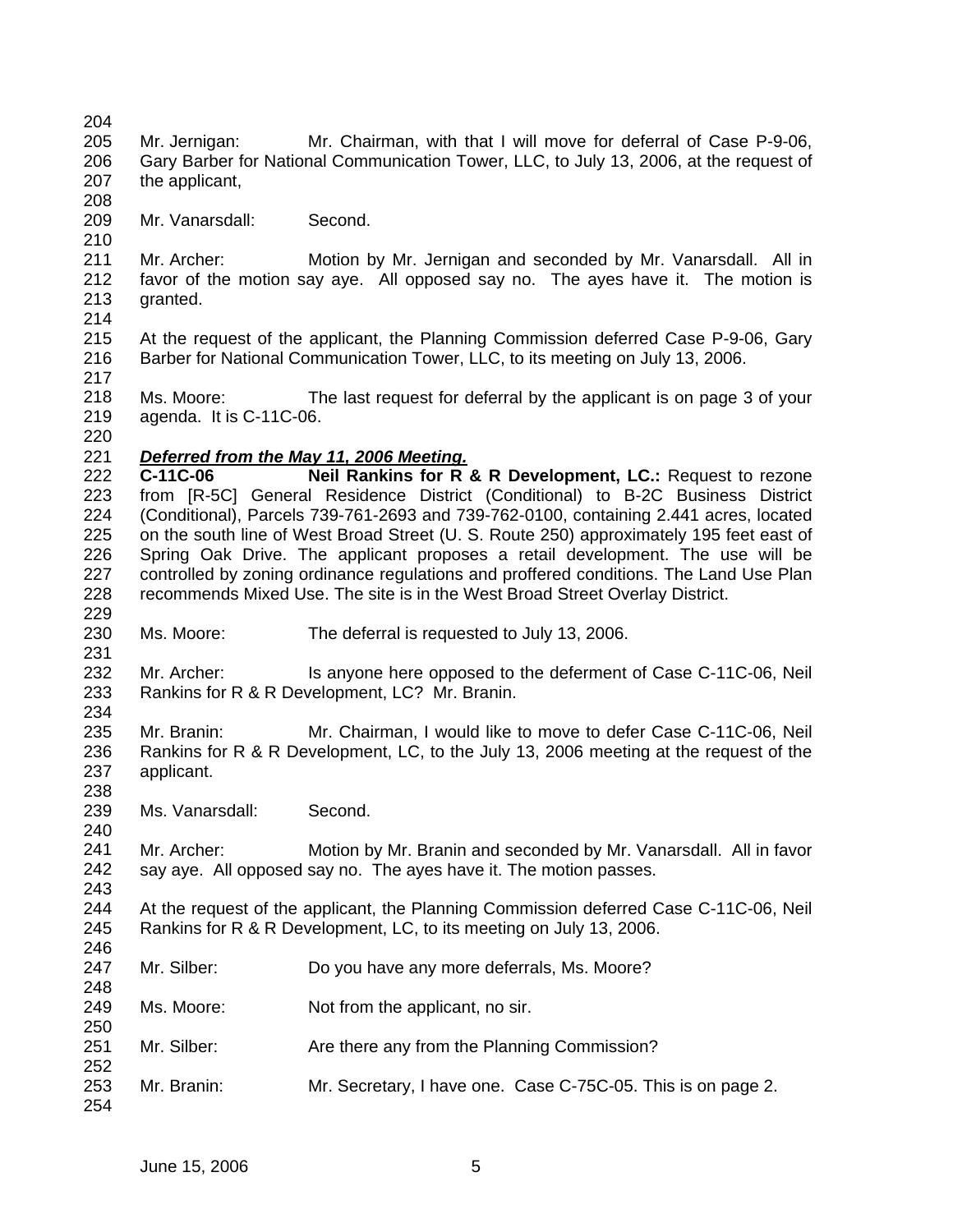## 255 *Deferred from the May 11, 2006 Meeting.*

256 257 258 259 260 261 262 263 264 **C-75C-05 John J. Hanky III, for Barrington Development, Inc:** Request to conditionally rezone from R-3C One Family Residence District (Conditional) to O-2C Office District (Conditional), Parcel 740-758-4797, containing 2.215 acres, located on the east line of the proposed John Rolfe Parkway right-of-way approximately 310 feet south of Three Chopt Road. The applicant proposes an office development. The use will be controlled by zoning ordinance regulations and proffered conditions. The Land Use Plan recommends Suburban Residential 2, 2.4 to 3.4 units net density per acre, and Environmental Protection Area. The site is in the West Broad Street Overlay District.

265 266 267 Mr. Archer: OK, is there anyone present who is opposed to the deferment of Case C-75C-05, John J. Hankey, III for Barrington Development, Inc? No opposition. Mr. Branin.

269 270 271 Mr. Branin: Thank you, Mr. Chairman. I would like to move that Case C-75C-05, John J. Hankey, III for Barrington Development, Inc. be deferred until the July 13, 2006 meeting at the Planning Commission's request.

273 Mr. Vanarsdall: Second.

268

272

274

277

280

290

275 276 Mr. Archer: Motion by Mr. Branin and seconded by Mr. Vanarsdall. All in favor of the motion say aye. All opposed say no. The ayes have it. The motion passes.

278 279 The Planning Commission deferred Case C-75C-05, John J. Hankey, III for Barrington Development, Inc. to its meeting on July 13, 2006.

281 282 283 284 285 286 287 288 289 Mr. Silber: No other deferrals we are missing? Moving on to requests for expedited items. These items are placed on a portion of the agenda called the expedited agenda. These zoning requests are minor in nature. There are no outstanding issues that staff is aware of nor is the Commission, and so we place this on the agenda so it can be acted on by the Planning Commission without a presentation by the staff. If there is opposition to any of these cases on the expedited agenda, then they can be pulled off of the expedited and heard in the order they are found on the full agenda. Now, I believe we have five items that have been requested for expedited consideration.

- 291 292 293 Ms. Moore: The first is on page 1 of your agenda in the Brookland District and it is in the Brookland District. It is P-10-06 for Crown Castle.
- 294 295 296 297 298 299 300 301 302 **P-10-06 Roger Hughett (Ntelos) for Crown Castle:** Request for a Provisional Use Permit under Sections 24-95(a)(3), 24-120 and 24-122.1 of Chapter 24 of the County Code in order to increase the height of an existing telecommunications tower, approved by P-1-04, an additional 14 feet (138' proposed total height) and install unmanned communications equipment at the base of the tower, on part of Parcel 775- 744-9936, located on the west side of Byrdhill Road approximately 200 feet south of Oakland Avenue. The existing zoning is M-1 Light Industrial District. The Land Use Plan recommends Light Industry.
- 303 304 305 Mr. Archer: Is there opposition to Case P-10-06, Robert Hughett (Ntelos) for Crown Castle? All right. Mr. Vanarsdall, do you want to hear from the applicant? I will entertain a motion.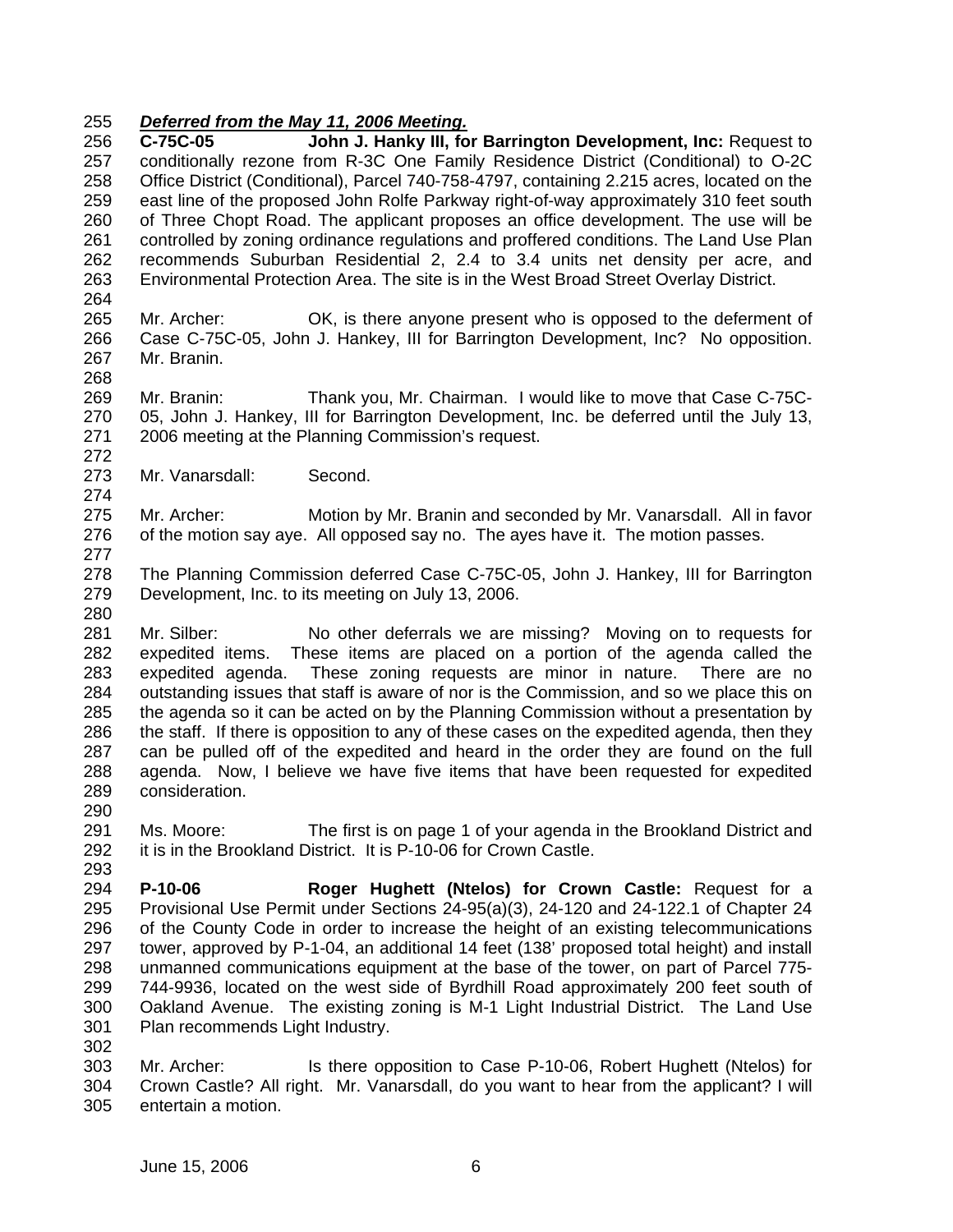306 307 308 Mr. Vanarsdall: I move that case P-10-06 be approved on the expedited agenda as requested by staff.

310 Mr. Jernigan: Second.

312 313 314 Mr. Archer: Motion by Mr. Vanarsdall and seconded by Mr. Jernigan. All in favor say aye. All opposed say no. The ayes have it. The motion is carried.

315 316 317 318 The Planning Commission voted to recommend the Board of Supervisors grant the request because it was reasonable and the proposed extension of tower height at this location is of adequate distance from the closest residential area and would not be expected to adversely affect public safety, health, or general welfare.

319

327

335

309

311

320 321 322 323 324 325 326 **P-11-06 Caroline Nadal for BRC Richmond, LLC:** Request for a Provisional Use Permit in accordance with Sections 24-58.2(a), 24-58.2(d), 24-120 and 24-122.1 of the County Code to extend hours of operation to 1:00 a.m. Wednesday through Sunday and to permit an outside dining area for Ham's Restaurant, on Parcel 755-758-7804, located at the northeast intersection of West Broad Street (U. S. Route 250) and Old Springfield Road. The existing zoning is B-2 Business District. The Land Use Plan recommends Commercial Concentration.

328 329 330 Mr. Archer: Is there anyone present who is opposed to Case P-11-06, Ham's Restaurant? No opposition. Mr. Vanarsdall.

331 332 333 Mr. Vanarsdall: I move that Case P-11-06 be recommended to the Board of Supervisors for approval on the expedited agenda.

334 Mr. Jernigan: Second.

336 337 Mr. Archer: Motion by Mr. Vanarsdall and seconded by Mr. Jernigan. All in favor say aye. All opposed say no. The ayes have it. The motion is granted.

338 339 340 341 342 The Planning Commission voted to recommend the Board of Supervisors grant the request because it is reasonable in light of the surrounding uses and existing zoning on the property and would not be expected to adversely affect the public safety, health or general welfare.

343

344 345 346 347 348 349 350 351 352 353 **C-31C-06 Ralph Axselle, Jr. for Marchetti Properties I, LLC and Marchetti Properties V, LLC:** Request to conditionally rezone from R-3 One Family Residence District and B-2C Business District (Conditional) to B-2C Business District (Conditional), Parcels 769-756-5278, 769-756-6190 and part of Parcels 769-756-3391, 769-757-3723 and 769-757-3204, containing approximately 2.303 acres, located between the east line of Staples Mill Road (U. S. Route 33) and the west line of Old Staples Mill Road approximately 396 feet north of their intersection. The applicant proposes retail uses and an access road. The use will be controlled by zoning ordinance regulations and proffered conditions. The Land Use Plan recommends Commercial Concentration.

354

355 356 Mr. Archer: Is there anyone present who is opposed to C-31C-06, Marchetti Properties?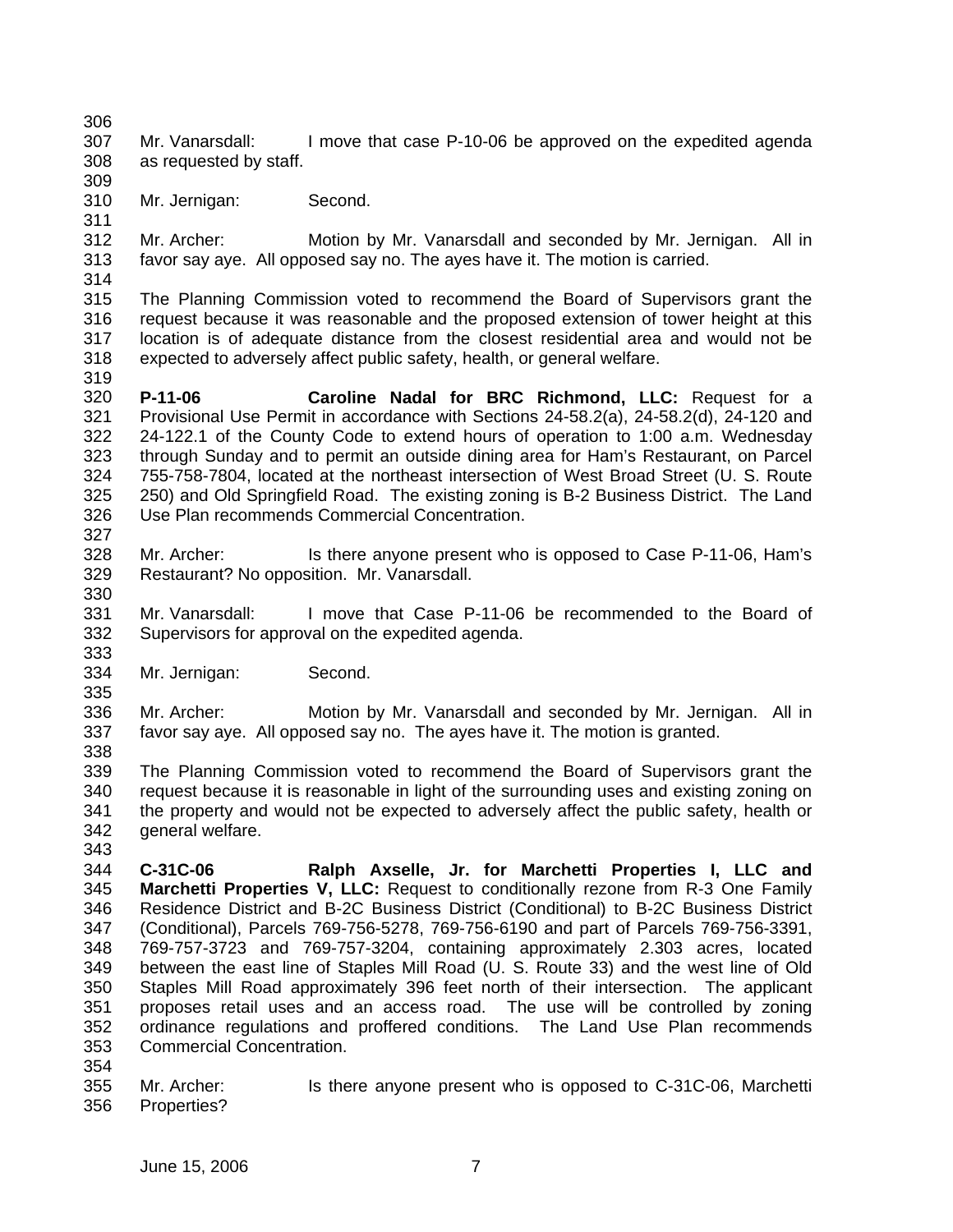368

376

- 358 359 360 Mr. Vanarsdall: We do have a gentleman here who would like to speak, so we will pull it off of the expedited.
- 361 362 363 Mr. Archer: Mr. Vanarsdall, are these proffers in time or do they need to be voted on?
- 364 365 366 Mr. Vanarsdall: These are the same proffers that were faxed to everyone. There are no changes.
- 367 Mr. Archer: We will move this off of the expedited and hear it in order.
- 369 370 371 Mr. Silber: What we may do is go on and continue on with the expedited agenda items, so that case will be held.
- 372 373 374 Mr. Vanarsdall: We will finish the others and then come back. I think he is just going to ask a question.
- 375 Ms. Moore: Moving on to the Fairfield District.
- 377 378 379 380 381 382 383 384 **C-25-06 James W. Fleming:** Request to rezone from R-4 One Family Residence District to R-0 One Family Residence District, Parcel 799-735-8376, containing 2.42 acres, located on the east line of Duke Street at its intersection with Young Street. The applicant proposes to construct a detached garage. The R-4 District regulations permit a maximum of 682.5 square feet of accessory structures; the R-0 District regulations permit a maximum of 3000 square feet of accessory structures. The Land Use Plan recommends Urban Residential, 3.4 to 6.8 units net density per acre. The site is in the Airport Safety Overlay District.
- 385

391

- 386 387 388 389 Mr. Archer: Is there anyone present who is opposed to C-25-06, James W. Fleming? No opposition. I, therefore, move that Case C-25-06, James W. Fleming, be approved on the expedited agenda and recommended to the Board for approval.
- 390 Mr. Vanarsdall: Second.

392 393 Mr. Archer: Motion by Archer and seconded by Mr. Vanarsdall. All in favor say aye. All opposed say no. The ayes have it. The motion passes.

394 395 396 397 The Planning Commission voted to recommend the Board of Supervisors grant the request because it is reasonable in light of the large acreage single family use and it would not be expected to adversely affect the pattern of zoning and land use in the area.

- 398
- 399 400 Ms. Moore: Next is on page 3 of your agenda in the Three Chopt District. It is P-8-06, Innsbrook Foundation.
- 401 402 403 404 405 406 407 **P-8-06 Denise Kranich for Innsbrook Foundation:** Request for a provisional use permit in accordance with Sections 24-62.2(f), 24-120 and 24-122.1 of Chapter 24 of the County Code in order to extend provisional use permit P-12-03 to continue operating a temporary outdoor entertainment pavilion (Innsbrook Pavilion) for an additional three (3) years, on part of Parcel 750-768-4593, containing approximately 6.4 acres, located at the northeast intersection of Nuckols Road and Interstate 295. The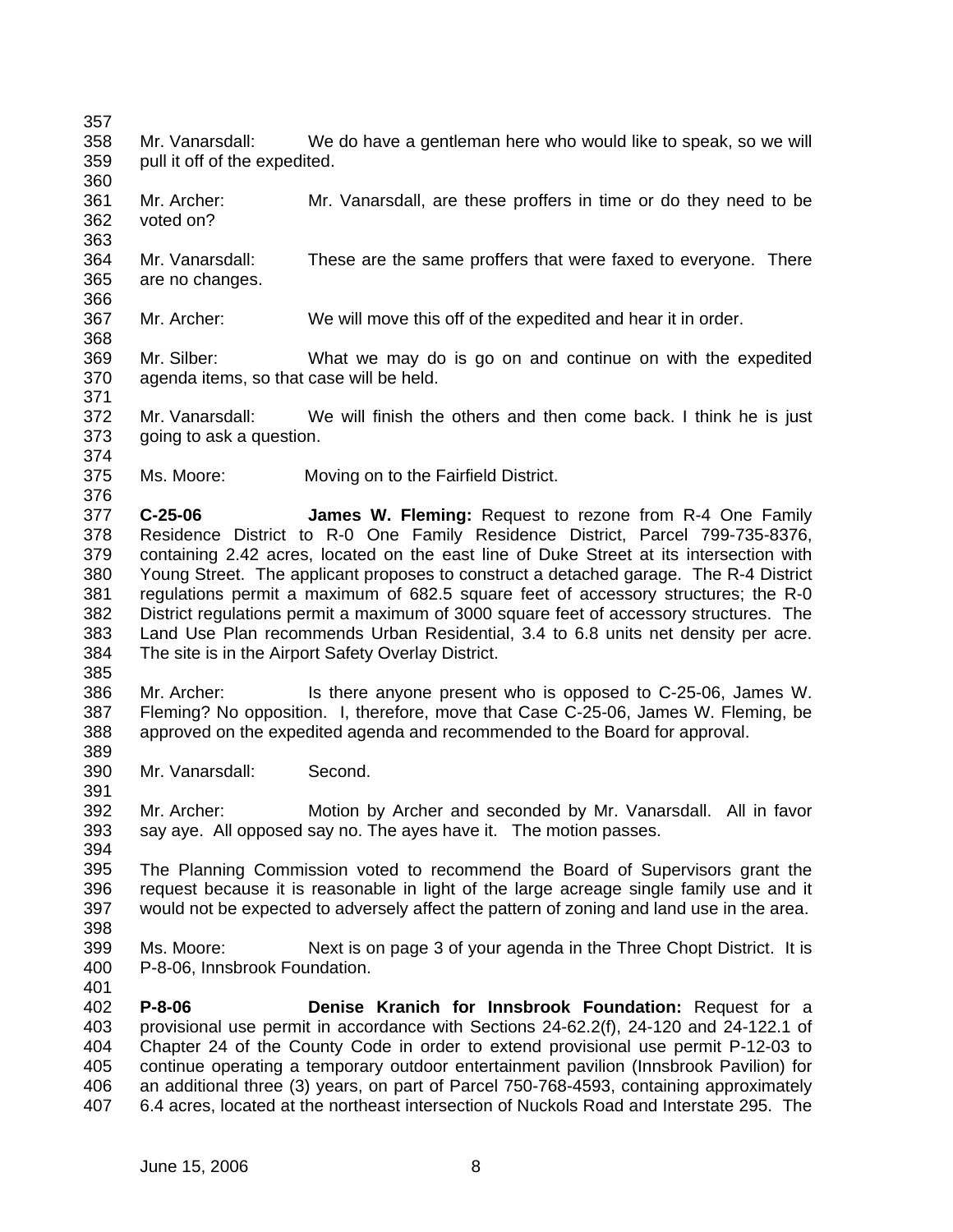- 408 409 existing zoning is M-1C Light Industrial District (Conditional). The Land Use Plan recommends Planned Industry.
- 410
- 411 412 413 Mr. Archer: Is there anyone present who is opposed to P-8-06, Denise Kranich for Innsbrook Foundation? I see no opposition. Mr. Branin.
- 414 415 416 417 Mr. Branin: Mr. Chairman, I would like to move that Case P-8-06, Denise Kranich for Innsbrook Foundation, on the expedited agenda, be sent to the Board of Supervisors with a recommendation for approval.
- 418 Mr. Vanarsdall: Second.
- 419

429

431

434

- 
- 420 421 422 Mr. Archer: Motion by Mr. Branin and seconded by Mr. Vanarsdall. All in favor say aye. All opposed say no. The motion passes.
- 423 424 425 426 The Planning Commission voted to recommend the Board of Supervisors grant the request because it is reasonable, and when properly developed and regulated by the recommended special conditions, it would not be expected to adversely affect public safety, health, welfare, or values in the area.
- 428 Ms. Moore: Mr. Chairman, that concludes the expedited agenda.
- 430 Mr. Archer: Thank you, Ms. Moore.
- 432 433 Mr. Silber: OK, if we can move back to the top, we will start with Rezoning Request C-31C-06.
- 435 436 437 438 439 440 441 442 443 444 **C-31C-06 Ralph Axselle, Jr. for Marchetti Properties I, LLC and Marchetti Properties V, LLC:** Request to conditionally rezone from R-3 One Family Residence District and B-2C Business District (Conditional) to B-2C Business District (Conditional), Parcels 769-756-5278, 769-756-6190 and part of Parcels 769-756-3391, 769-757-3723 and 769-757-3204, containing approximately 2.303 acres, located between the east line of Staples Mill Road (U. S. Route 33) and the west line of Old Staples Mill Road approximately 396 feet north of their intersection. The applicant proposes retail uses and an access road. The use will be controlled by zoning ordinance regulations and proffered conditions. The Land Use Plan recommends Commercial Concentration.
- 446 447 Mr. Archer: Good evening, Mr. Tyson.
- 448 449 450 451 452 453 454 455 456 457 458 Mr. Tyson: Good evening, Mr. Chairman, and members of the Commission. The applicant is proposing to rezone 2.3 acres to permit an additional access point and an additional out parcel for a shopping center, Staples Mill Square, that is currently under plan of development review and under development. The 2010 Land Use Plan recommends CC, Commercial Concentration land uses for the property subject to this request. The applicant has submitted proffers that have been distributed to you that are nearly identical to those approved with rezoning case C-77C-94 which the Staples Mill Square Shopping Center is being developed under. Major aspects of the proffers include landscape buffers of 25 feet in width along both Staples Mill and Old Staples Mill Road. Architectural treatments that will insure the same architectural elements will be used in any outbuildings or out parcels as will be used in the major shopping center.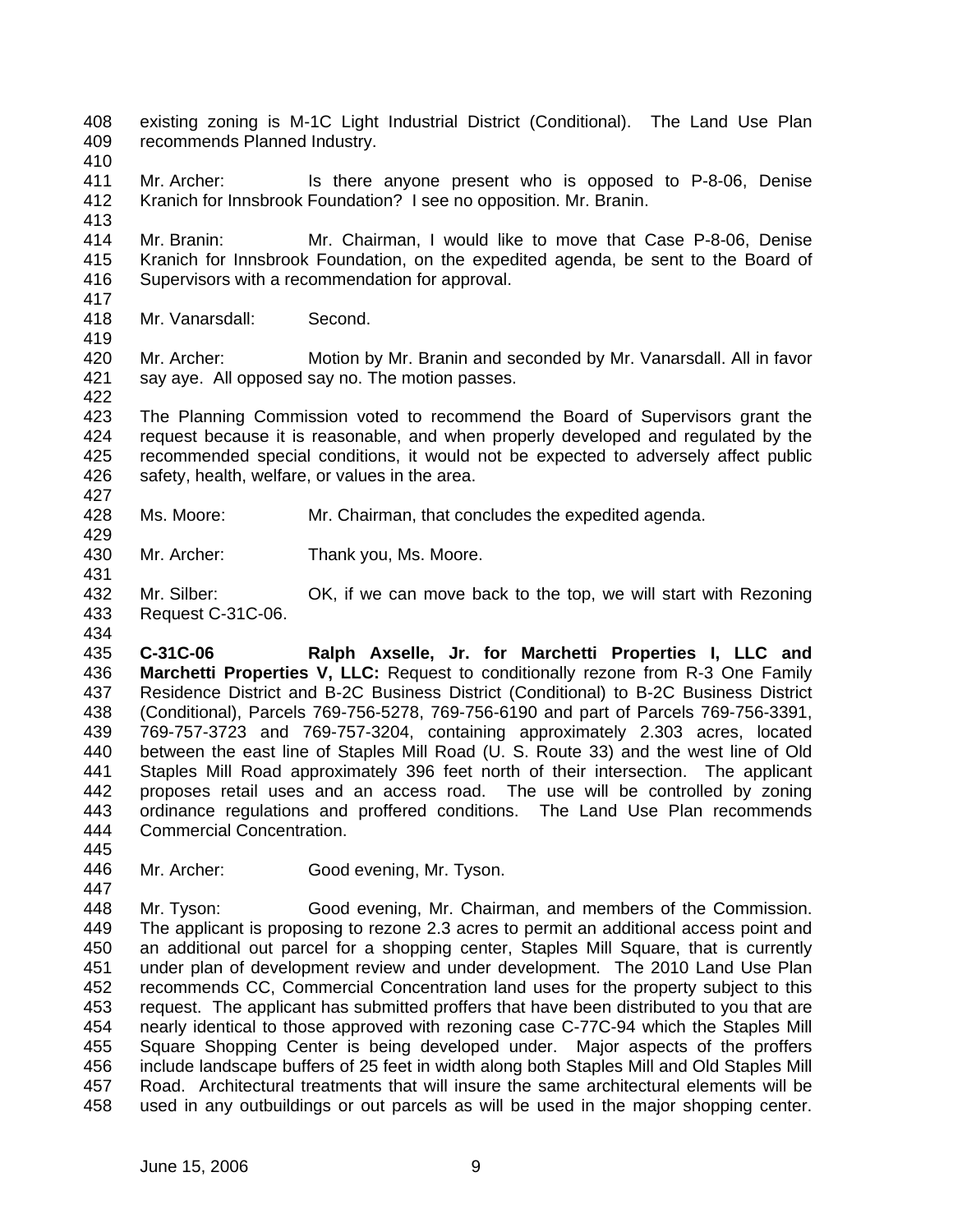459 460 461 462 463 464 465 466 467 468 469 470 471 472 The applicant has prohibited a number of potential incompatible uses, including check cashing businesses, adult businesses and automobile service stations and towing businesses. Any out parcel access would be accessed via an internal road network. The applicant has proffered no direct access to Staples Mill Road would be provided. Any signs to be constructed would be internally illuminated if they are illuminated at all, and no unfavorable attention-getting devices would be permitted. Other proffers relate to parking lot lighting, HVAC system screening, hours of trash pickup and parking lot cleaning and similar quality assurances. The uses proposed by the applicant are consistent with recommendations of the 2010 Land Use Plan and the land use trends in the immediate vicinity. The applicant has proffered a number of items that refer to the architecture and quality of the already-approved shopping center. Staff recommends the Planning Commission forward this case to the Board of Supervisors with a recommendation for approval. I will be happy to answer any questions and Mr. Axselle is representing the owner, who is here, as well.

473

476

474 475 Mr. Archer: Thank you, Mr. Tyson. Are there questions for Mr. Tyson from the Commission? Well, Mr. Vanarsdall, what do you need from the applicant?

477 478 Mr. Vanarsdall: I need to hear from the applicant because there is a gentleman who wants to speak.

479 480

481

Mr. Archer: Mr. Axselle, how are you, sir?

482 483 484 485 486 487 488 489 490 491 492 493 494 495 496 497 498 499 500 501 502 503 504 505 506 507 508 509 Mr. Axselle: Fine, Mr. Chairman. Ladies and gentlemen of the Planning Commission, I am Bill Axselle on behalf of Marchetti Properties, the applicant in this matter. As Mr. Tyson mentioned, the property and all of the property on Old Staples Mill Road in the entire area there is in the Land Use Plan for Commercial Concentration. So, this use is consistent with the terms and conditions of the proffers and is consistent with the approved zoning that is on the adjacent property. This case was brought primarily to provide a second or additional point of access. The shopping center that is to be developed is primarily the access from Staples Mill Road. The thought from the County and the applicant was that it would be appropriate to have an access from that shopping center to Old Staples Mill Road under the theory of disbursing the traffic out in many directions and thus it was necessary to zone the property, and as I said, the property zoning being sought is consistent with the Land Use Plan. Mr. Harrison is here, who I have spoken to and the staff has spoken to this evening. He owns some property adjacent to the property being zoned, and his property is currently zoned R-3, but it is proposed for use as commercial concentration. Across the street, the property is zoned M-1 and with a Wawa store there, it is a fairly industrial and commercial area all along there, and so all of the zoning along that whole space of Staples Mill Road, with the exception of two pieces, his being one of them, are zoned commercial or industrial. And I think Mr. Harrison can speak for himself, but I think he does not object to the zoning and he does not object to the use. He has asked us to consider placing a wall or fence between his property and the property being rezoned. We will have to comply with the County Ordinance regarding landscaping and a 25-foot landscape buffer and the standards that are set forth in the Ordinance. We suggest that, although the concern, although we appreciate it, is more properly addressed the plan of development stage when we come back in for an eventual POD on this property. In other words, Mr. Chairman, I will reserve the remainder of my time for rebuttal unless you have any questions.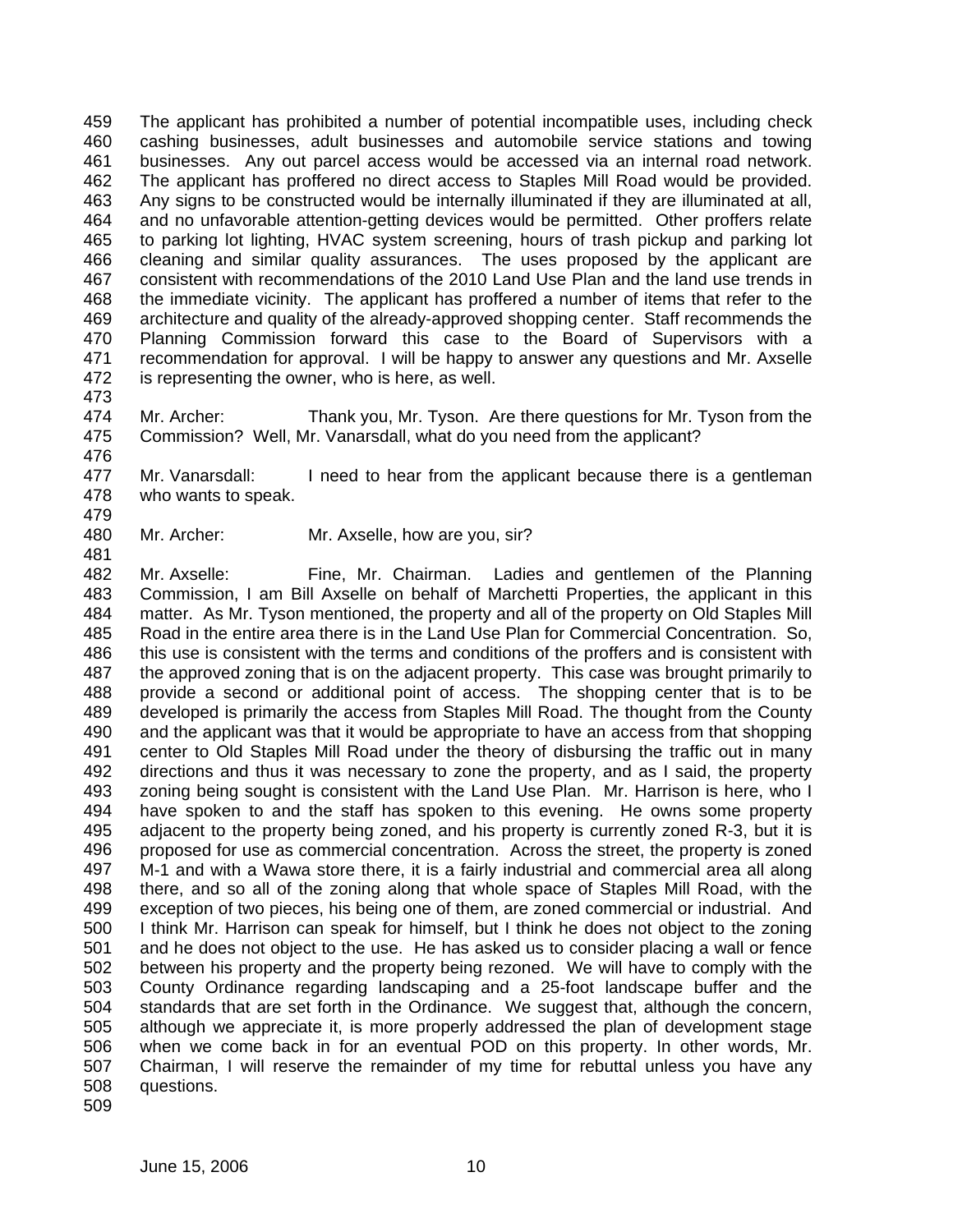- 510 511 Mr. Archer: Are there questions for Mr. Axselle from the Commission?
- 512 513 514 Mr. Silber: Yes, I have one question for Mr. Axselle. Some of the property, much of the property is already zoned B-2C and some of that B-2C does back up to the R-3. Are there any requirements for fencing if there is existing B-2C?
- 516 517 Mr. Axselle: No, sir, there are not. In other words, the property that surrounds Mr. Harris' property is already zoned and does not require fencing or a wall.
- 519 Mr. Silber: **OK, thank you.**

518

520

530

532

534

536

539

541

551

553

555

557

559

521 522 523 Mr. Archer: All right. Any further questions? Sir, you may come up now and identify yourself, please.

524 525 526 527 528 529 Mr. Harris: The property owned is at 9100 Staples Mill Road, Old Staples Mill Road and 9016. What I am concerned about is, I need a fence, I would like to have a fence around it or something to protect my property, and this street right here, this street right here going around the property line, Old Staples Mill. I mean that place is packed with cars going down to Wawa, and then they want to put a street right here beside my property going to the back of the shopping center.

- 531 Mr. Vanarsdall: Behind Wawa, is there any traffic to the mini-storage?
- 533 Mr. Harris: Yes, sir. Do you know where the Kings live?
- 535 Mr. Vanarsdall: Yes.

537 538 Mr. Harris: All right. They want to come here. They bought that property and they want to come beside that with a street and go behind my property.

540 Mr. Vanarsdall: I often wonder where everybody went that comes to Wawa.

542 543 544 Mr. Harris: I don't know. They come from Route 33 and back from the (unintelligible) from Wawa area, but I live there, and I am going to tell you, it is traffic.

545 546 547 548 Mr. Vanarsdall: After we saw you, Charlie, Mr. Axselle and I talked about everything and what we will do at POD time, plan of development time, is when we will address that.

549 550 Mr. Harris: There ain't no way I could stop that street from going through there.

- 552 Mr. Vanarsdall: No, that is part of it. That is the main reason for the rezoning.
- 554 Mr. Harris: You are right.
- 556 Mr. Vanarsdall: Thank you.
- 558 Mr. Harris: All right. Thank you.
- 560 Mr. Archer: Do you understand what the plan of development meeting is?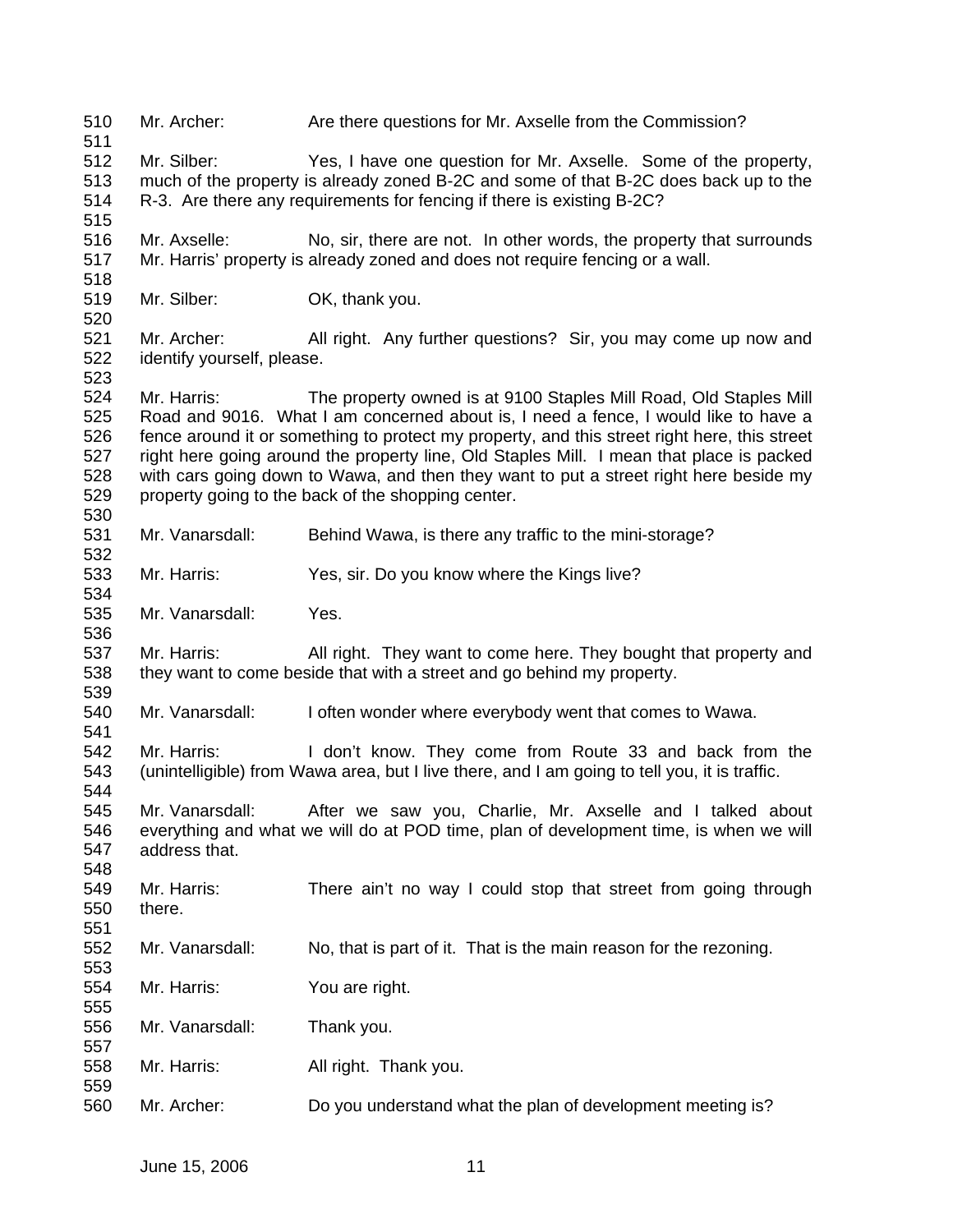561 562 563 564 565 566 567 568 569 570 571 572 573 574 575 576 577 578 579 580 581 582 583 584 585 586 587 588 589 590 591 592 593 594 595 596 597 598 599 600 601 602 603 604 605 606 607 608 609 610 Mr. Harris: No, sir. Mr. Archer: That is when they work out the inner workings and how it is going to be and that meeting would be, has it been scheduled yet? I guess it hasn't been. Mr. Silber: No. The plan of development meeting for this portion has not been scheduled. Mr. Archer: It would be a morning meeting at 9:00 a.m. Mr. Silber: You will be notified just like you were notified at the rezoning. Mr. Harris: All right. I thank you, sir. Mr. Archer: It will be at 9:00 a.m. on the fourth Wednesday. All right. Mr. Vanarsdall. Mr. Vanarsdall: I move that C-31C-06, first of all, the large box that is going to be in this shopping center, is Target. So I move that C-31C-06, Marchetti Properties be recommended to the Board of Supervisors for approval. Mr. Branin: Second. Mr. Archer: Motion by Mr. Vanarsdall and seconded by Mr. Branin. All in favor of the motion say aye. All opposed say no. The ayes have it. The motion is passed. The Planning Commission voted to recommend the Board of Supervisors grant the request because it is reasonable, it would not be expected to adversely affect the pattern of zoning and land use in the area, the business use is compatible with the surrounding development, and the proffered conditions minimize the potential impacts on surrounding land uses. **C-32C-06 Courtney Fisher for Wilton Real Estate & Development Co.:**  Request to amend proffered conditions accepted with rezoning case C-51C-02, on Parcel 770-745-1768, located at the northeast intersection of Interstate 64 and Bethlehem Road. The applicant proposes to amend Proffer 4 related to the company preparing the building elevations, and Proffer 7 to increase the building height limitation from thirty-five (35) feet to forty-five (45) feet. The existing zoning is C-1 Conservation District and O-2C Office District (Conditional). The Land Use Plan recommends Environmental Protection Area. Mr. Silber: This is located in the Brookland District. Mr. Archer: All right. Is there anyone here opposed to C-32C-06, Wilton Real Estate and Development Company? I see no one. Mr. Tyson. Mr. Tyson: Thank you, Mr. Chairman, members of the Commission, Mrs. O'Bannon, Mr. Secretary.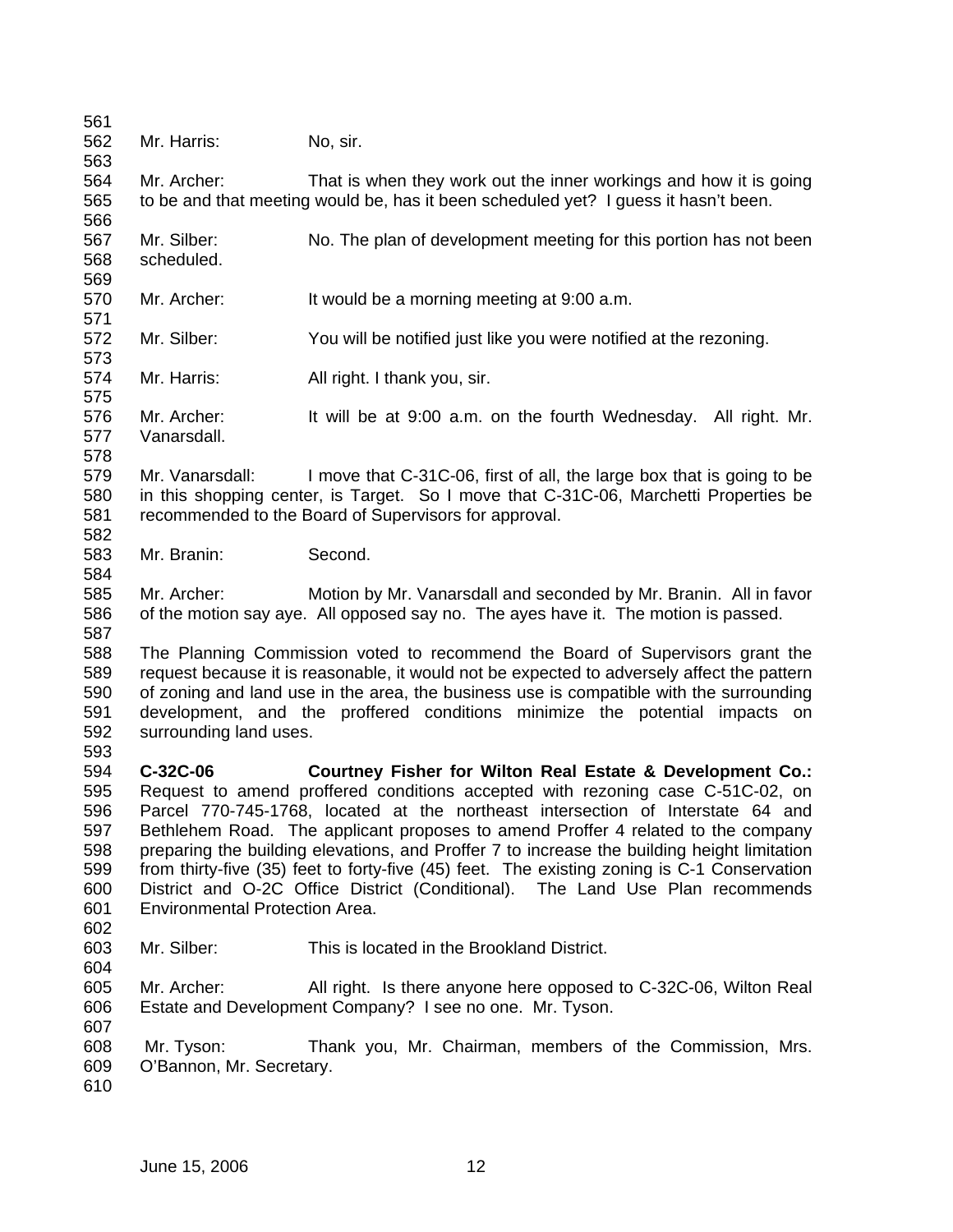- 611 612 613 614 This request is to amend proffers approved with rezoning case C-51C-02, which would permit development of an office building on the subject property. The request is to amend Proffer 4 related to the renderings prepared by Freeman Morgan Architects and Proffer 7 to permit a maximum height of 45'.
- 615
- 616 617 The site is located east of Bethlehem Road and would be accessed via an entrance drive from that street.
- 618
- 619 620 621 The 2010 Land Use Plan recommends EPA and Urban Residential land uses for the site; however, the property has already been rezoned to a zoning category O-2C that permits the proposed use and no change in use are contemplated.
- 622
- 623 624 625 626 The applicant is proposing to substitute this elevation for the elevation originally approved with case C-51C-02. The building would be used as the headquarters for Wilton Real Estate and Development. Parking for the use would be provided on-site, including under the building.
- 627

639

- 628 629 630 The maximum height of the building would be 45', an increase of 10' over the height approved with case C-51C-02.
- 631 632 633 634 The proposed use of the property will remain the same as previously approved. The applicant is currently working through the POD process for the site and staff would recommend this case be forwarded to the Board of Supervisors for approval.
- 635 636 Mr. Archer: Thank you, Mr. Tyson. Are there questions from the Commission?
- 638 Mr. Vanarsdall: Does anybody need to hear from the applicant? I don't.
- 640 641 Mr. Archer: Thank you. I guess we are ready for a motion, Mr. Vanarsdall.
- 642 643 644 645 646 647 648 649 650 651 Mr. Vanarsdall: I want to bring you up to date on this. This was rezoned sometime ago and in rezoning we asked if this building and the applicant certainly did it as close to 64 as possible and it was kind of back in the woods there, and we asked him to use the same road that used to be in there, and he used that, and he did everything, and I asked the applicant at the time would he proffer not to use Old Bethlehem Road, and he said he didn't mind proffering it, but it would cost him \$500,000 if they tried to cross the creek with a bridge, but he'd do it anyway. I told him people that lived down in there would feel better about it, so he did that. So he did everything he could with the cooperation of Mr. Wilson. They made it a real good case. They are a good office. So I recommend that C-32C-06 be sent to the Board of Supervisors for approval.
- 652 653

- Mrs. Jones: Second.
- 655 656 657 Mr. Archer: Motion by Mr. Vanarsdall and seconded by Mrs. Jones. All in favor say aye. All opposed say no. The ayes have it. The recommendation is approved.
- 658
- 659 660 661 The Planning Commission voted to recommend the Board of Supervisors grant the request because it does not change the intended use of the site, and the proffers continue to provide quality assurances for the development.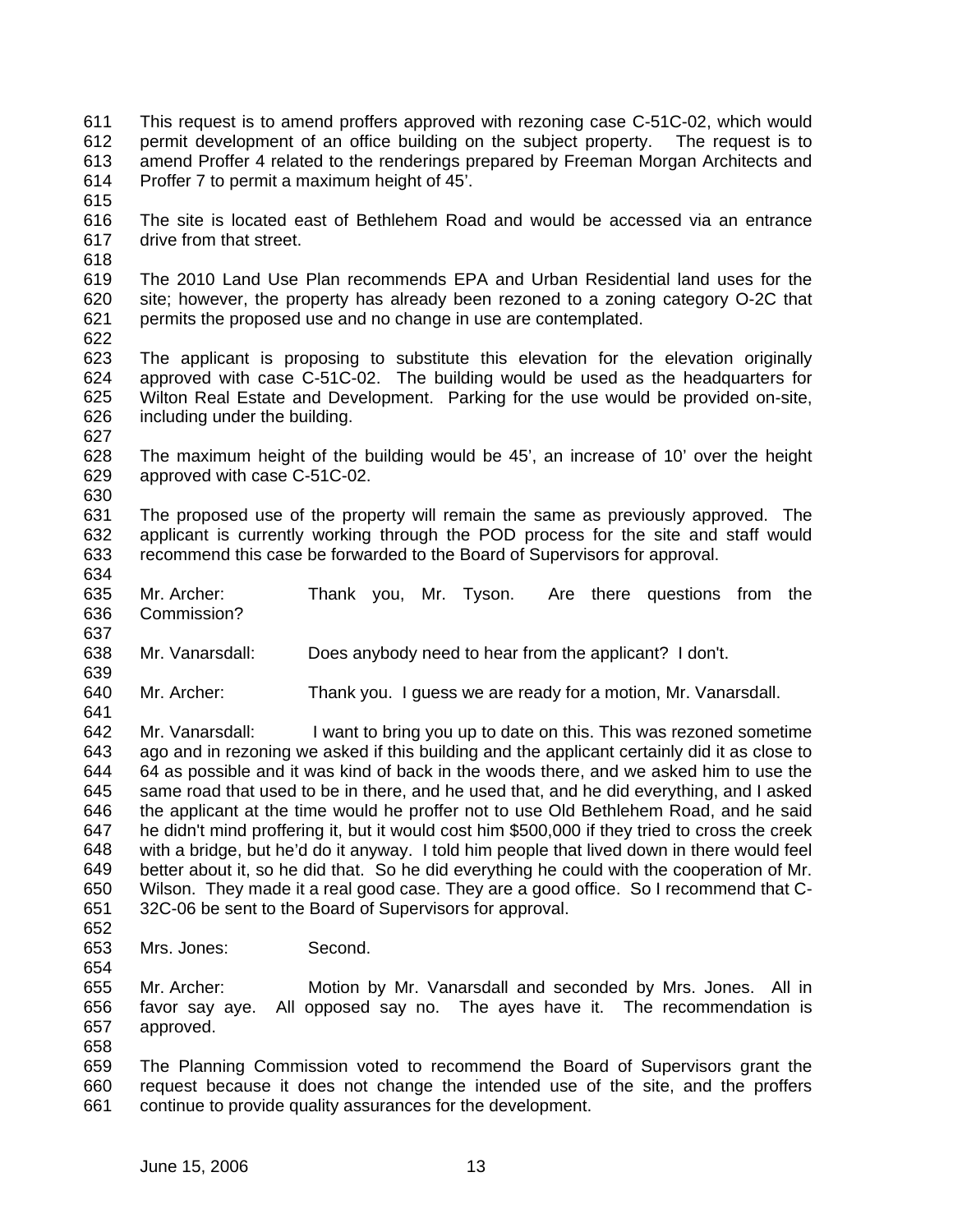662 663 Mr. Silber: Moving on to page 4 of your agenda. This is in the Varina District.

664 665 666 667 668 669 670 671 672 **C-28C-06 William W. Browning, Jr.:** Request to conditionally rezone from R-3 One Family Residence District and M-2 General Industrial District to M-2C General Industrial District (Conditional) and C-1 Conservation District, part of Parcel 799-709- 0564, containing 7.48 acres, located at the northeast intersection of Old Osborne Turnpike and McCoul Street. The applicant proposes an office warehouse. The use will be controlled by zoning ordinance regulations and proffered conditions. The Land Use Plan recommends Suburban Residential 1, 1.0 to 2.4 units net density per acre, Environmental Protection Area, and Open Space/Recreation.

673

678

680

682

674 675 676 Mr. Archer: All right. Is there present any person who is opposed to C-28C-06, William W. Browning, Jr.? No opposition. Mr. Lewis.

677 Mr. Lewis: Thank you, Mr. Chairman.

679 Mr. Jernigan: Mr. Chairman, there is a lady to speak.

681 Mr. Archer: I am sorry, ma'am. I didn't see you.

683 684 Mr. Lewis: Good evening. You should have the revised proffers and a revised elevation that we received this morning.

685 686 687 688 689 690 This request would rezone 7.48 acres of an 8.68 acre parcel from M-2 General Industrial, and R-3 One Family Residence, to M-2C General Industrial (Conditional), and C-1 Conservation. The rezoning would allow for an access drive off of Old Osborne Turnpike (Route 5) approximately 160 feet northwest of McCoul Street as well as parking to support a 10,500 square foot office warehouse for the applicant's company.

691

692 693 694 695 696 697 698 The 2010 Land Use Plan recommends Environmental Protection Area for the parcel's northern two-thirds, and Suburban Residential 1 (SR1) for most of the southern third except for a half-acre recommended as Open Space / Recreation (OS/R). Because of its proximity to Route 5, all but the northeastern edge of the subject property is included in Special Strategy Area SC1 (Scenic Corridor 1). This designation raises the expectation of high quality development and recommends additional planning and design criteria to protect the scenic character of the Route 5 corridor.

700 701 702 703 704 The northern two-thirds of the property is currently zoned M-2 and the southern third containing the applicant's residence is zoned R-3. This request would shift the M-2C zoning boundary south to the northern property lines of the neighboring residential parcels. The portion of the property designated as 100-year floodplain would be rezoned to C-1. (Referring to rendering)

705

699

706 707 708 709 710 711 This preliminary plat illustrates the site of the warehouse currently permitted and under construction. The proposed office space is planned to be attached to the western and southern walls of the warehouse, and the associated parking would be located as shown. The access drive is currently designed to be approximately 160 feet northwest of McCoul Street and would extend from the east side of Route 5 onto the site as shown here. (Referring to rendering)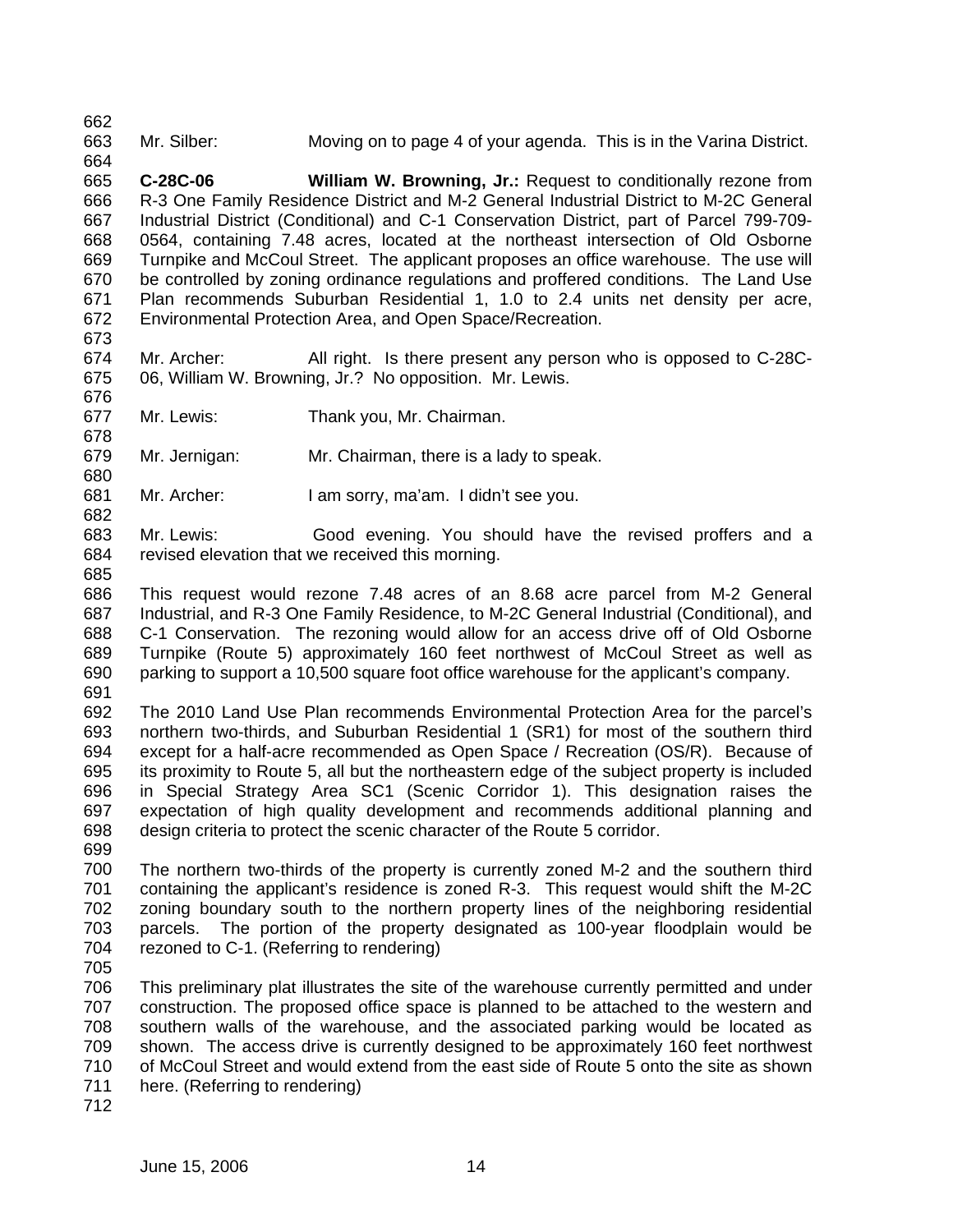713 714 715 716 717 718 719 720 County Code requires M-2 and R-3 districts to be separated by a 50 foot wide landscaped transitional buffer. As proposed, this project would meet the buffer requirement along most of the southern edge of the M-2C boundary; however, the access drive off of Route 5 is proposed to be approximately 29 feet from the R-3 district. To accommodate the access road in its proposed location, a buffer deviation would need to be approved by the Planning Commission during the plan of development process. To mitigate potential impacts of the access road, the applicant has proffered to maintain a minimum 25 foot wide buffer planted to the level of a transitional 50 foot buffer.

721

722 723 724 725 726 In addition to the required buffer, the applicant has submitted several other proffers in an effort to reduce the project's potential impact on surrounding properties. These proffers limit the property to only three potential principal uses, prohibit outdoor storage of supplies, prohibit overnight parking of large commercial vehicles and equipment, and control site lighting.

727

728 729 730 The applicant has also proffered a detailed site plan and an elevation of the proposed office space.

731 732 733 734 735 736 737 The type of office warehouse use proposed is permitted by the subject property's current M-2 zoning and may serve as a reasonable transition from the more intense industrial uses to the north. The current rezoning request is also reasonable given the need for vehicle access and parking. Proffers submitted by the applicant may mitigate potential impacts on the nearby residential properties. For these reasons, staff recommends approval of this request. If this request is approved, time limits would need to be waived for the revised proffers.

738

744

747

739 740 741 This concludes my presentation. I will be happy to take any questions, and I believe the applicant, Mr. Browning, is here as well.

742 743 Mr. Archer: Thank you, Mr. Lewis. Does anyone on the Commission have a question for Mr. Lewis? Thank you, sir.

745 746 Mr. Jernigan: Mr. Chairman, I think I would like to hear from the young lady first, because she may have the questions that Mr. Browning can answer.

748 749 750 Mr. Archer: Ma'am, would you come forward with your question, please, and let us have your name.

751 752 753 754 755 756 757 758 759 760 761 762 763 Ms. Gingrich: Gayle Gingrich and I live on Long Street, which runs into McCoul Street. He answered most of the questions, I guess, in his proposal. First of all, I had no idea that it was going to be such a big deal. I thought it was going to be kind of a storage facility, but it is going to be a big office. Right now the road they are using runs into McCoul Street, exactly at the corner on this major, as far as I am concerned and dangerous road. I go in and out of that road five times a day, and if there are cars coming out of it, you can't even see it coming down our drive. It was my idea that that road was going to be a permanent road. It looks like the road is going to come in further down eventually. I'd like to know how long that access road is going to be used, because really and truly when you are headed eastbound Route 5 and want to take a left at McCoul Street, on two separate occasions there were trucks coming down that road. They don't have enough room to come out and make a right and go ahead toward the City, so they swing out across (unintelligible) and you don't see them, and you're looking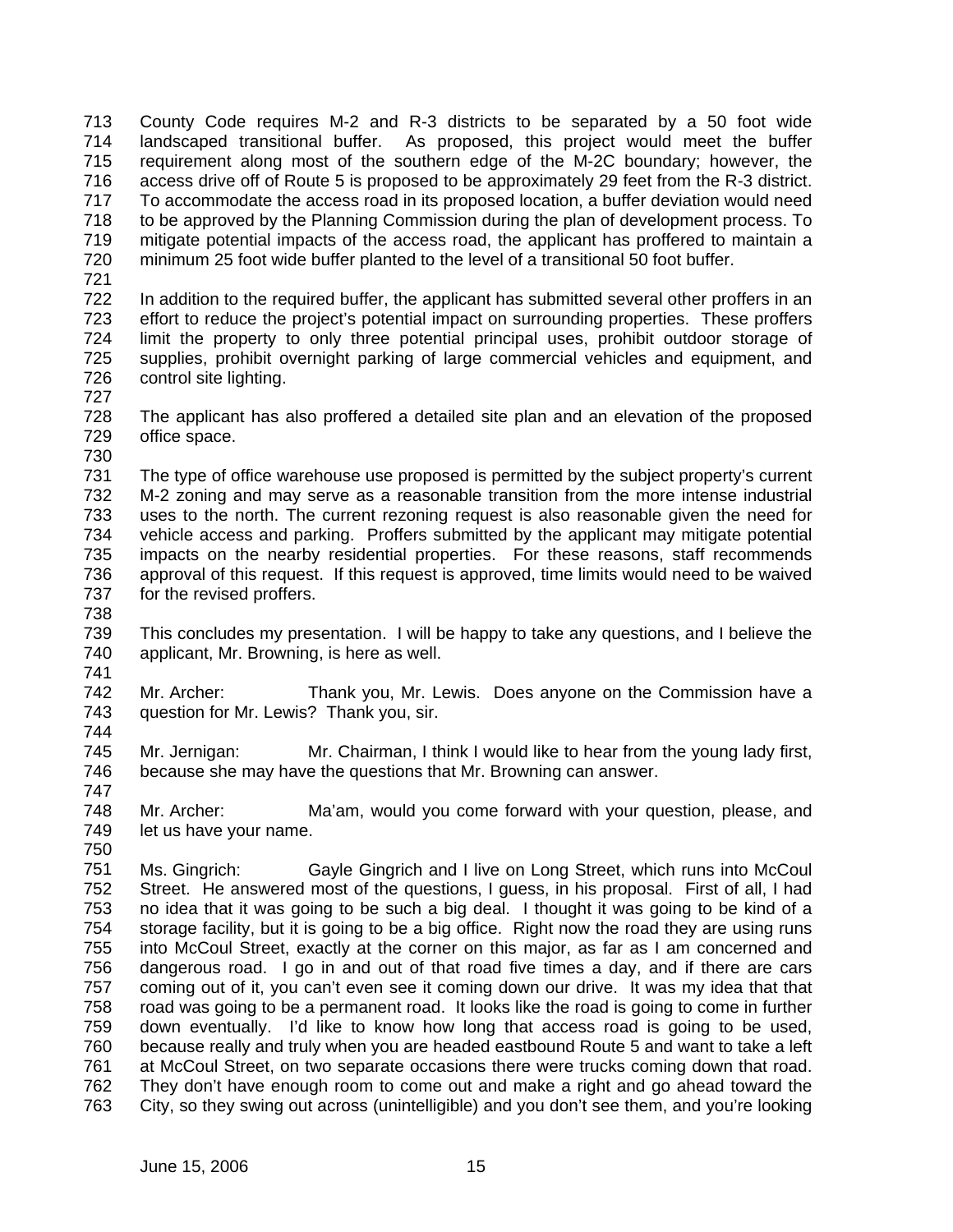764 765 766 at something coming at you, not at traffic coming from behind you and around. That is kind of a dangerous area that they have set up right now. I'd like to see that road finished off and done with if possible, because it is a dangerous place to be.

767 768

769

779

Mr. Jernigan: You are speaking of big trucks?

770 771 772 773 774 775 776 777 Ms. Gingrich: Yes, and even smaller trucks. Like today, when I came through, there was a small truck there, and he came out of that road and he wanted to come out at the access road, which runs parallel to Route 5, and take a right and head toward the City, and to do that he had to come all the way across McCoul Street. I am getting ready to take a left. I am watching traffic coming towards me and as I start to go, he swings out and way around. We almost had a head-on collision right there. That was way too close to the corner to be safe. I am glad that they are going to move.

778 Mr. Jernigan: You saw the diagram on this list, haven't you?

780 781 782 783 784 785 Ms. Gingrich: Yes, I am happy the road is moving. That was my main complaint or my main fear, that that road was going to stay where it was and it wasn't going to work. Get the access road further down Route 5 and it will be OK, I guess, from all I can tell from the picture. I did want to object to one of the buffers. They said that there was a buffer between the residential area.

- 786 787 788 789 790 Mr. Jernigan: It requires a 50 foot buffer, landscape buffer. The little pipe down to the road back up to R-3 property, what we can do at the time of plan of development is give them a transitional buffer deviation, but what that means is they are going to plant a 50-foot buffer in a 25-foot area, and that is what it is. It is a mixture of trees, shrubs, so you will have protection. That road will be buffered.
- 791

792 793 794 Ms. Gingrich: And the place where his house is on McCoul Street, that is residential zoning, correct?

- 795 796 797 798 Mr. Silber: Yes. Maybe you can point to what she is referring to. All of the houses along McCoul will stay zoned residential right through there, and so the industrial zoning would be back at the back of those lot lines.
- 799 800 801 802 Mr. Lewis: Mr. Secretary, the M-2 line would follow the cursor this way, this boundary here would dip down and follow along over here and then down that angle right there.

803 Mr. Silber: So none of the industrial zoning would come out to McCoul Street.

805 806 807 Mr. Jernigan: This was zoned M-2 some years ago, unconditional, and what he is doing is rezoning this to M-2C and which puts some conditions on it, plus you get the buffering for the driveway coming up. OK?

808

- 809 810 Ms. Gingrich: OK, thank you.
- 811 Mr. Jernigan: Thank you so much.
- 812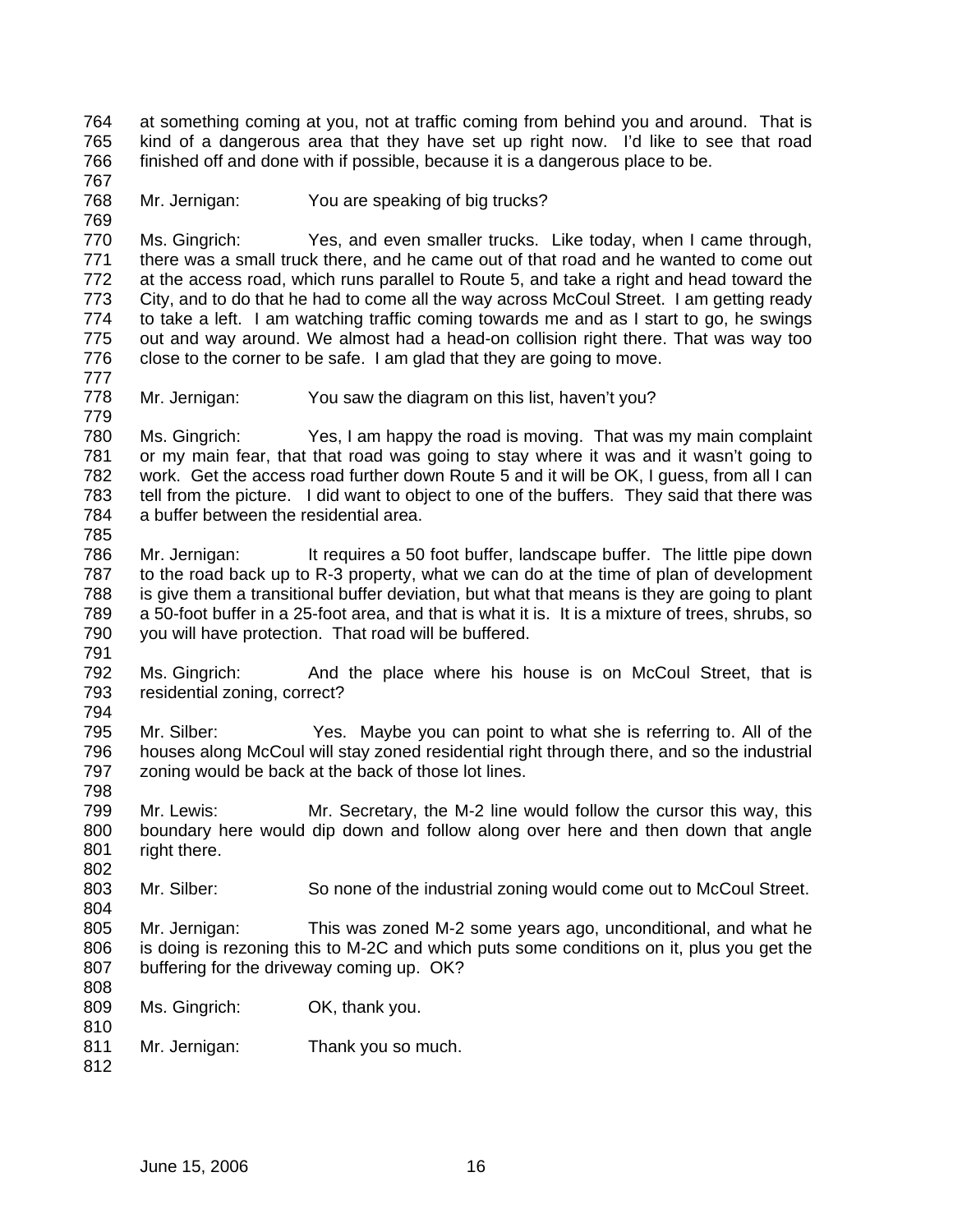813 814 815 816 817 818 819 820 821 822 823 824 825 826 827 828 829 830 831 832 833 834 835 836 837 838 839 840 841 842 843 844 845 846 847 848 849 850 851 852 853 854 855 856 857 858 859 860 861 862 863 Mrs. O'Bannon: Is the reason that the driveway is situated there and not a little further because of the topography of the land? Is that what happened? They couldn't move it a little further away? Mr. Lewis: That is my understanding. The applicant may be able to speak better to that, but in the area north, there is an area with steeper slopes and I believe that is what the idea of having, and also, the applicant does not own the property extending north, as well. So, that issue and the steep slopes. Mr. Archer: All right. Any further questions? Did that satisfy you, Mrs. O'Bannon? Mr. Archer: Mr. Browning, would you come down please. Mr. Jernigan: How are you? Just state your name and address for the record, please. Mr. Browning: I am William Browning. I live at 706 McCoul. That would be the lot in the center. I have lived there for 20 years. Mr. Jernigan: I think everything is looking OK on this. The only thing that I question is you don't have some landscaping around the building. You have landscaping on the driveway. Had you planned on doing some landscaping around the building? Mr. Browning: That would be correct. I have submitted some early copies of the plans that show landscaping immediately beside the office building both on the east side and the south sides. That would be the faces of the building looking toward Osborne and McCoul, a landscape strip adjacent to the building. Mr. Jernigan: Are you going to proffer those elevations? Are you going to proffer this landscaping? Mr. Browning: I didn't, but I certainly could. That is a natural. I am going to do that. That is a must. Mr. Jernigan: Well, you have to tell us that you are going to do it. I can't ask you to do it. Are you willing to do it? Mr. Browning: I am going to do it. I over-landscape my property as it is, and will continue to do so. That is with the public area. It is my intentions to conform to that to the letter of the law. I truly want to have it. I live in the middle house. This will be my office building, where my firm is. It is an architectural design firm and a construction firm, and it has to look good. Mr. Jernigan: You are proffering this? Mr. Browning: I am proffering this, yes, sir. Mr. Archer: We will condition that at POD, too.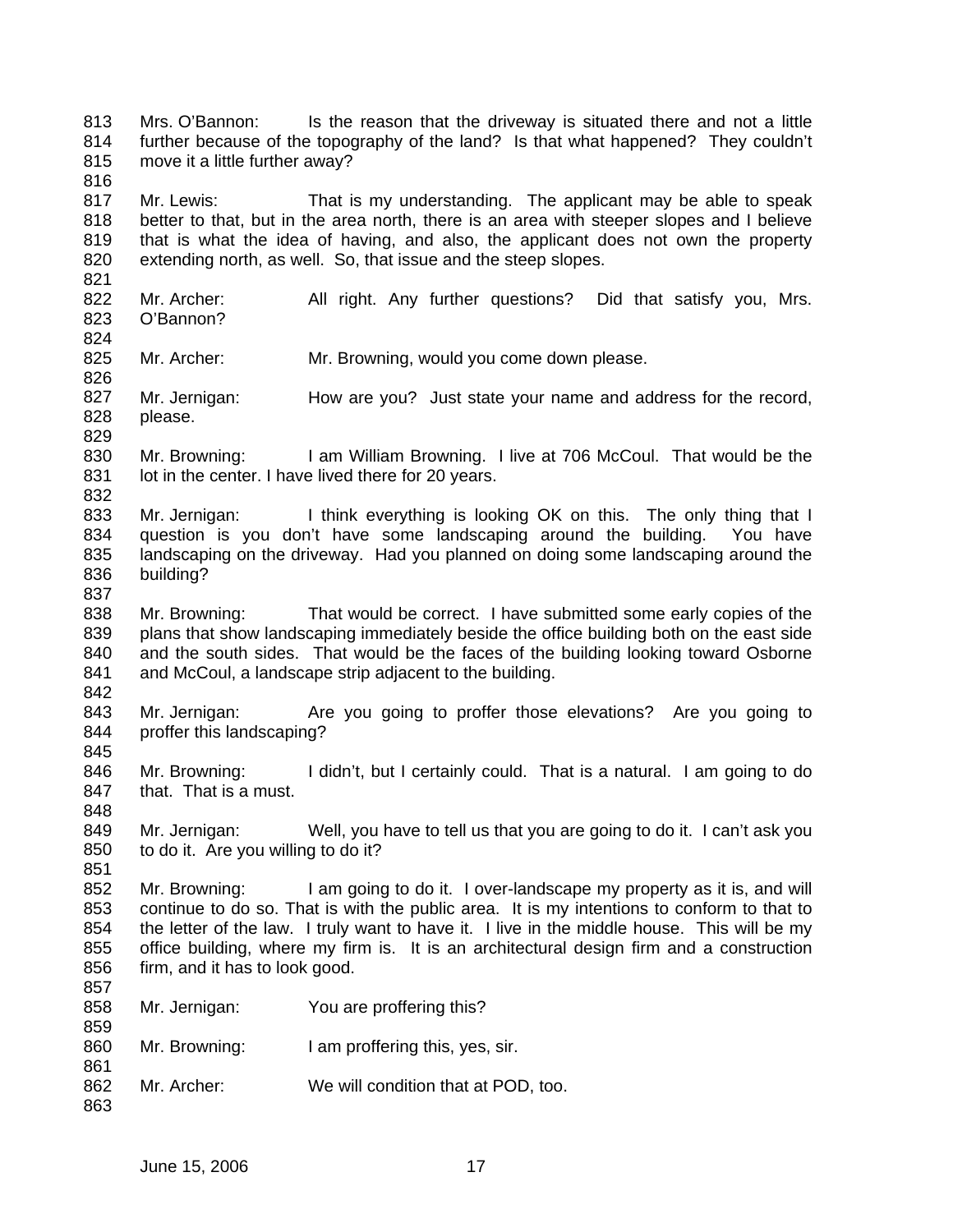864 865 866 867 868 869 870 871 872 873 874 875 876 877 878 879 880 881 882 883 884 885 886 887 888 889 890 891 892 893 894 895 896 897 898 899 900 901 902 903 904 905 906 907 908 909 910 911 912 913 914 Mr. Browning: I would like to make just one comment to the lady that spoke. The road that is there is an access road. We were allowed to have an access road to the site because we have no other way to get to the rear for a short period of time, while I was trying to do some construction on what was already zoned to put a porch in the back. That is just a construction access road. Yes, there are vehicles that are not the best condition, but it was the only condition. That will be gone within the month. We have the other one that is going in. I have VDOT's approval to do that. I had to get Dominion Virginia Power, water, sewer, and Verizon straight to be able to put the road in. They are almost in place. That will be taken out very shortly. Mr. Silber: Mr. Jernigan, would it be acceptable to have that proffer drafted and replaced before we get to the Board of Supervisors? Or do you want that done tonight? Mr. Jernigan: No. That will be fine. We will just take care of that before we get it to the Board. Thank you, sir. Mr. Archer: Thank you, Mr. Browning. All right, Mr. Jernigan. Mr. Jernigan: Well, Mr. Chairman, I think that I will move for approval of Case C-28C-06, William W. Browning, be sent to the Board of Supervisors with a recommendation for approval. Mr. Vanarsdall: Second. Mr. Archer: Motion by Mr. Jernigan and seconded by Mr. Vanarsdall. All in favor say aye. All opposed say no. Mr. Jernigan: Mr. Chairman, we have to waive the time limits on the proffers, so I make a motion we raise the time limits on the proffers on Case C-28C-06. Mr. Vanarsdall: Second again. Mr. Archer: Motion by Mr. Jernigan and seconded by Mr. Vanarsdall. All in favor say aye. All opposed say no. The motion passes. The Planning Commission voted to recommend the Board of Supervisors grant the request because it is reasonable, it would not be expected to adversely affect the pattern of zoning and land use in the area, and the proffered conditions would provide appropriate quality assurances not otherwise available. Mr. Silber: The last rezoning request on the agenda this evening is C-29C-06. **C-29C-06 Ralph Axselle for Laburnum Associates LLC:** Request to conditionally rezone from PMD Planned Industrial District to B-3C Business District (Conditional), Parcel 815-718-5710, containing 136.493 acres, located on the east line of South Laburnum Avenue at its intersection with I-64. A retail shopping area is proposed. The use will be controlled by zoning ordinance regulations and proffered conditions. The Land Use Plan recommends Planned Industry and Environmental Protection Area. The site is in the Airport Safety Overlay District.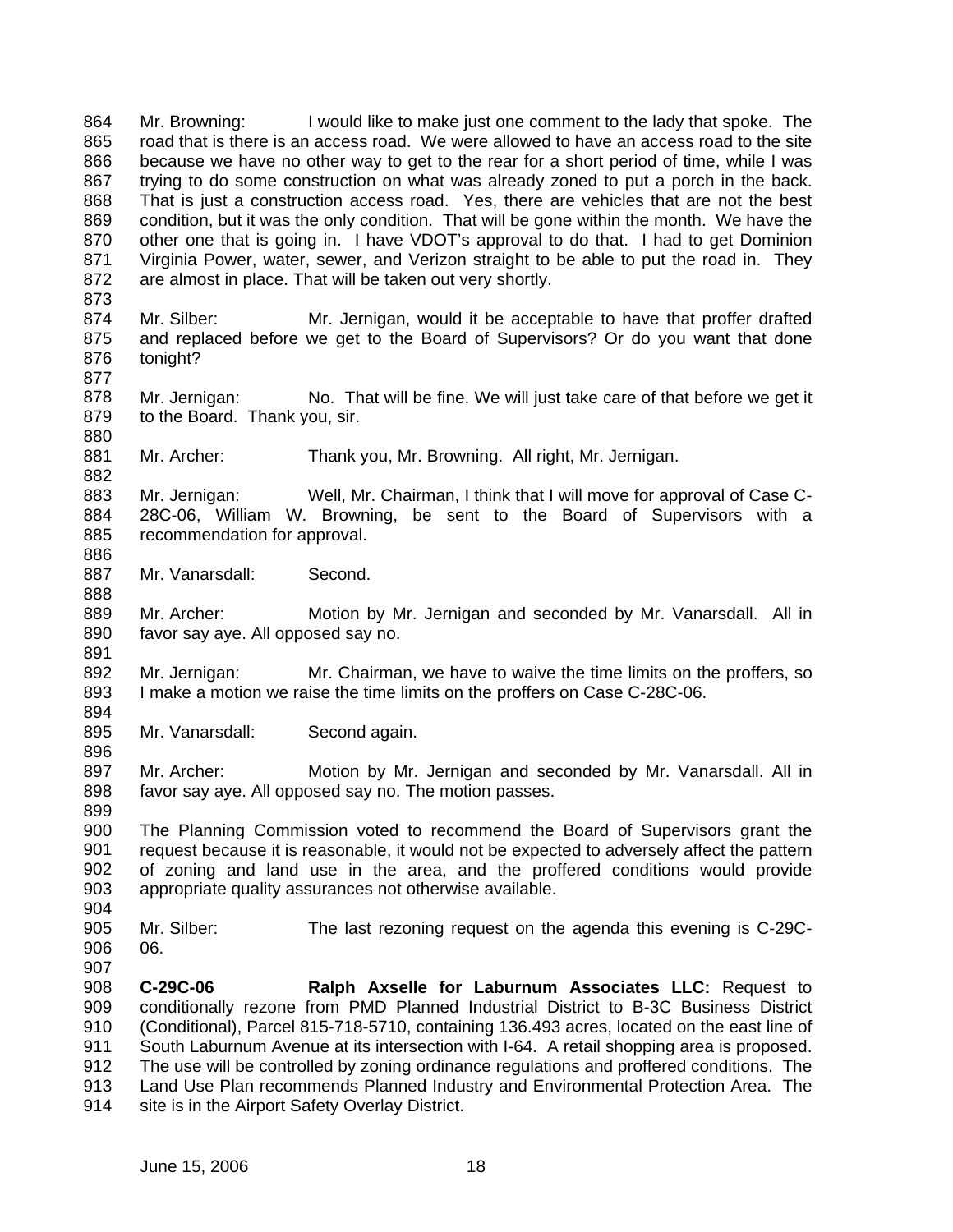917

916 Mr. Silber: This is in the Varina District.

918 919 920 Mr. Archer: Thank you, Mr. Secretary. Is there anyone present in the audience who is opposed to C-29C-06, Ralph Axselle for Laburnum Associates, LLC? I see no opposition. Good evening again, Mr. Tyson.

- 922 923 Mr. Tyson: Thank you Mr. Chairman, members of the Commission, Mrs. O'Bannon, Mr. Secretary.
- 924

- 925 926 927 This request is to rezone approximately 136 acres from PMD, Planned Industrial District to B-3C, General Business (Conditional) to permit development of the Shops at White Oak Village retail center.
- 928
- 929 930 931 932 933 The site is located on the east line of Laburnum Avenue, at its intersection with I-64, Gay Avenue, and Audubon Drive. The property is currently the site of the VIA Systems Manufacturing facility, which has been vacant for a number of years and would be demolished.
- 934 935 936 937 The 2010 Land Use Plan recommends PI, Planned Industrial uses for the property; however, the proposed use may be more appropriate, given the existing development pattern and trends in the area. The proposal would also reclaim a brownfield industrial site.
- 938
- 939 940 941 942 943 The site is surrounded by properties with a large variety of zoning classifications. Along Laburnum Avenue, zonings range from A-1, Agricultural, for an undeveloped parcel at Gay Avenue, to O-2, Office for a variety of professional office uses, to B-2, Business for the Laburnum Square Shopping Center. The property to the rear, fronting on Audubon, is zoned M-1C, Light Industrial (Conditional).
- 944
- 945 946 947 948 949 950 951 952 953 The applicant has submitted proffers dated June 12, 2006 that have been given out to you. The applicant has proffered that a number of potentially incompatible commercial uses will not occur on the property. The proffered conceptual plan shows three major anchor stores containing nearly 365,000 square feet. Junior anchor stores containing nearly 324,000 square feet would also be provided. Specialty stores known as the LifeStyle Center would contain 153,000 square feet. Twelve out-parcels would be provided, one of which would contain a hotel. The applicant has proffered no more than three fast foot restaurants and no more than two convenience stores dispensing gasoline as tenants of these out parcels.
- 954
- 955 956 A landscaped buffer 50' in width would be provided along Laburnum Avenue. The buffer would include a landscaped berm and central irrigation.
- 957
- 959
- 958 A landscaped and natural buffer 25' in width would be provided along Audubon Drive.
- 960 961 962 Both landscaped buffers would be designed and planted in a cohesive and unified fashion.
- 963 964 All entrance roads from Laburnum would be landscaped from Laburnum to the internal access road serving the rear of the out parcels.
- 965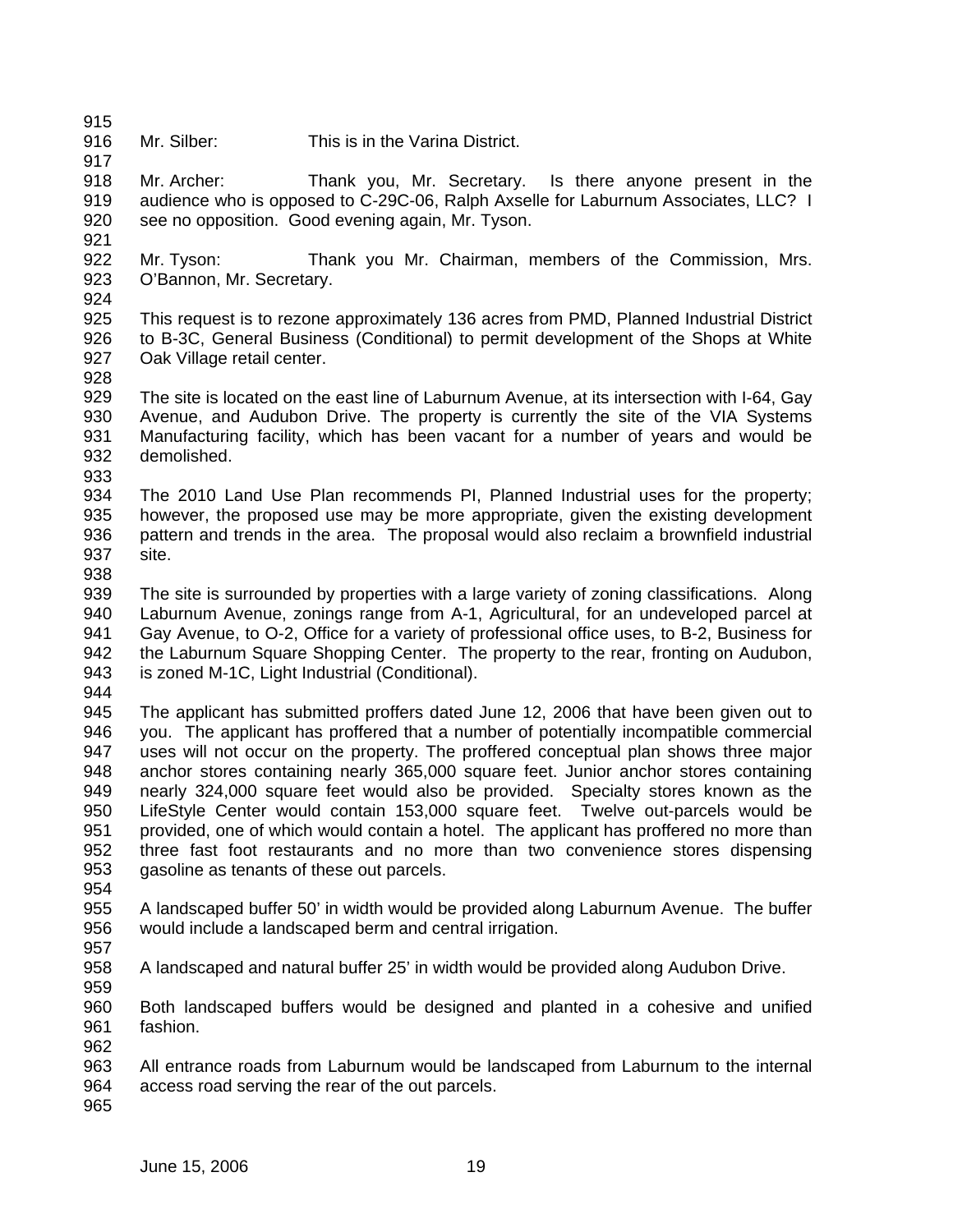966 967 The applicant has proffered the building constructed on site would be generally consistent with the following exhibits that have been submitted to you.

968

969 970 971 Buildings within 250' of the right-of-way of Laburnum Avenue would be limited to 35' in height except for hotels. Heights in excess of 45' in the B-3 district are permitted with a provisional use permit or as a special exception up to a maximum of 8 stories.

972

973 974 975 976 The rear of the buildings in the LifeStyle Center portion of the property would be compatible in architecture to the other sides of the buildings, given their exposed nature and loading docks would be screened from view by walls constructed of the same materials or a combination of landscaping and structural screening.

977

978 979 980 981 982 983 A Traffic Impact Study was completed by the applicant and reviewed by the County's Department of Public Works. The applicant and the County have agreed to the road improvements needed to accommodate this development, and they are outlined in a letter to the Director of Public Works from the applicant's attorney, dated June 12, 2006, and a copy of that letter has been provided to you.

984 985 986 987 The applicant has also proffered a coordinated sign package would be developed for the entire site, pedestrian circulation routes linking the four distinctive retail types would be provided, and public transportation modes will also be included.

988 989 990 991 992 993 994 While the proposed use is not consistent with the recommendation of the 2010 Land Use Plan, it does provide for increased retail, service, and employment opportunities for the area. Additionally, it would rehabilitate an abandoned brownfield site. These positive factors, in addition to the quality assurances provided by the applicant's proffers, make the deviation from the recommendation of the Plan acceptable and staff recommends the Planning Commission forward this case to the Board of Supervisors with a recommendation for approval.

995

996 997 The applicant's attorney, Mr. Axselle, is here, and I will be happy to try to answer any questions you have for me.

998

999 1000 Mr. Archer: Thank you, Mr. Tyson. Are there questions from the Commission for Mr. Tyson?

1001

1002 1003 1004 1005 1006 1007 1008 Mr. Jernigan: Mr. Tyson, for your information, the only question I had, and I have already discussed this with you was on page 5, which was the end of proffer #18 that says "There won't be any painted or unfinished concrete blocks." And then below that it says, "The rear of the major anchor will continue as it is made with painted concrete blocks as specifically requested." I have already made them aware and we have discussed that. Other than that, I think you have done a fine job on this and it is in pretty good shape to me.

1009

1010 1011 1012 1013 1014 1015 1016 Mr. Vanarsdall: There is one thing I would suggest under Proffer #25-H under use restrictions. Since you have funeral home, mortuary, undertaking, crematory or crematorium would be nice to put there, and under J, where it says automobile service stations, we got caught on this one time and the service station closed and the question was towing, and there shouldn't have been any towing service there either, so I am just suggesting this. I don't know.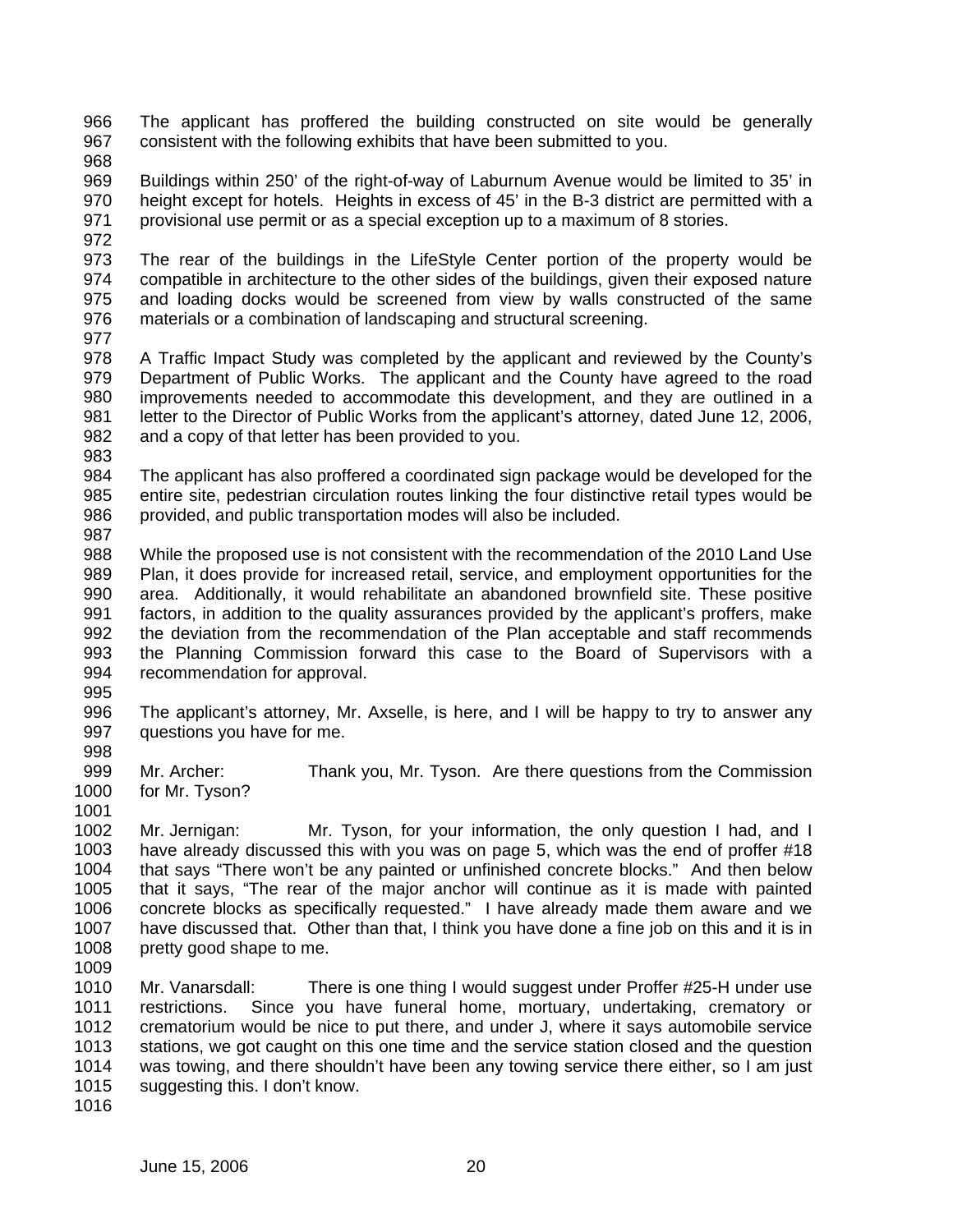1017 1018 Mr. Tyson: I am sure Mr. Axselle is taking notes.

1019 Mr. Vanarsdall: He has a bigger pencil than we have. More expensive, too.

1021 1022 1023 1024 1025 1026 1027 Mr. Archer: Mr. Vanarsdall is speaking of H and J on page 6. Are there any further questions or comments from Commission members? I didn't note any opposition. I know there has been quite a bit of publicity about this case and we have learned a lot about it. There have also been a couple of neighborhood community meetings and if there are questions, this is a public hearing, so now is the time. This is a sizeable project. Yes, ma'am. Could you come up to the microphone? Give us your name if you would, please.

1028

1020

1029 1030 1031 1032 1033 1034 1035 1036 1037 1038 1039 1040 1041 1042 Ms. Keeve: My name is Sonja Keeve. I live at 1308 Arbor Ridge Lane in the Glenwood Lakes subdivision. I just kind of wanted to comment on behalf of the Glenwood Lakes subdivision and I am the President. We are very excited about the proposed plan of retail shopping in the area. We feel that it has been long overdue because we have a lot of subdivisions in the past several years pop up right there along Laburnum Avenue and Creighton Road, and a lot of the comments we've gotten in our homeowner's association meetings was, "Are we going to see any type of retail shopping?" because a lot of people have to travel either to the far West End, to Mechanicsville or Southside, and the attraction to bring more people into the community and having the retail shopping is a great selling point for a lot of people who wanted to move into the community, and we are very excited about hearing that we were going to have the proposed plan, and I had to come to this. I hope it is approved, and it is something we really been praying about and hoping that it will pass and go on to the next stage. I definitely want to thank the staff for having this meeting. Thank you.

1043

1045

1044 Mr. Archer: Thank you. It was good to hear from you.

1046 1047 Mr. Vanarsdall: Better thank Mr. Pruitt in the back there, too.

1048 1049 1050 1051 1052 1053 1054 1055 1056 Mr. Axselle: I am glad that we could answer her prayer and I think this has been the prayer of a lot of people in the East End. I will tell you that the principal, whose idea this is, is Forest City Enterprises. Jim Richardson is here from Forest City, and Allen Winfree, who is the architect, Tommy Pruitt and Michael Pruitt are local partners in this endeavor, and, of course, they did the Short Pump Town Center. It is, quite frankly, a wonderful, wonderful addition to our County and it will be only slightly smaller than Short Pump Town Center, and as you can see from the configuration, it is not laid out the same and there are a number of differences, but, quite frankly, the Short Pump Town Center was designed to be a center.

1057

1058 1059 1060 1061 1062 1063 1064 This is Shops at White Oak Village and we think we will have a village component. It is very unusual to see what they would refer to in the industry as a power center, which is major anchors and Virginia anchors, combined with a lifestyle center, the smaller shops, big shops, some national, some regional, some local, and so it is a major investment by Forest City and the entire investment that will be made on this property by everyone, by the time it is finished is \$161,000,000, creating over 2,000 jobs in Henrico and a tremendous amount of economic benefit for the County.

1065

1066 1067 Having said that, my clients were quick to point out the demolishing of concrete buildings and getting the site ready and doing the substantial road improvements, water and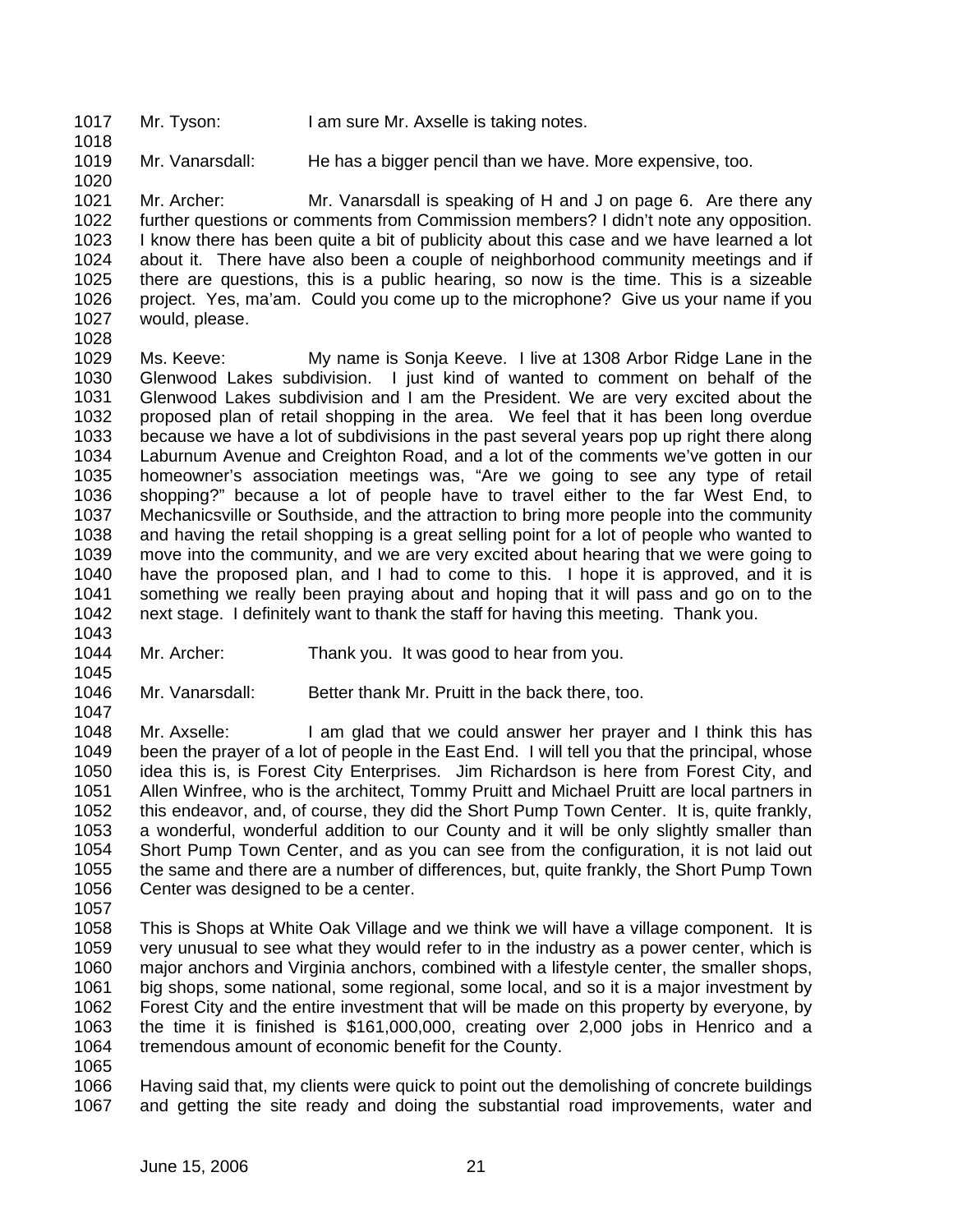- 1068 1069 1070 sewer, will have some costs, but it still is going to be a wonderful endeavor, so we are very excited for this opportunity to get rid of a brownfield and make it a very good, productive retail use. It is in fact long over due in Eastern Henrico.
- 1072 Mr. Archer: All right. Thank you for those remarks, Mr. Axselle.
- 1074 1075 1076 1077 Mr. Silber: Mr. Axselle, I know you have been working on some aspect of a possible fire station site on this property. Can you speak to where that stands at this point?
- 1078 1079 1080 1081 1082 1083 1084 1085 1086 1087 1088 1089 1090 1091 1092 Mr. Axselle: Yes. There is a fire station, if you will. Henrico County looks constantly at locations and by virtue of the configurations and lots, they are not able to expand. We have in this area here (referring to rendering), that is red, a proposed fire station location. We would donate the land for the fire station. It is not visible here. We originally had designed a fire station that was more direct. It had direct access to Audubon. The adjacent property owner, who owns the access to Audubon, is not yet, and has not yet the County has not yet reached some understanding of that. So, we had it in there. We couldn't leave it in legitimately, so we moved it, and now the plan shows this as a fire station. The Fire Department indicated they appreciated the possibility of doing this. Their preference, obviously, would be not to have access onto this access road, because you could have traffic backed up and so forth, and so between now and the Board, we, I think, will try with the County to try to work out an arrangement that we are committed to dedicating the land for the fire station. The County would construct it and so forth, and we have not yet found quite the combination of our property and some adjacent property that is needed, but that is still under discussion.
- 1094 Mr. Silber: Thank you.
- 1096 1097 1098 Mr. Branin: Mr. Axselle, I have got one question. With this being an industrial site, what is the cost (unintelligible) or is there a Phase 1 being done on the actual land itself?
- 1100 1101 1102 1103 1104 1105 1106 1107 Mr. Axselle: Yes. This is a former circuit board site where they made circuit boards for AT&T and other different companies. The property did develop a slight environmental problem in the 1980's. The previous owner and the current owner had approved EPA plans, all of the monitoring wells had been installed and all of the traction wells had been installed as a treatment facility, and the treatment center will be new and the phasing has been done and they have an EPA approval for what they are looking for. So, it is a problem in the sense of going down 15 to 20 feet and that could have been a problem, but since the late 1980's, that was resolved and (unintelligible).
- 1108

1095

1099

1071

- 1109 1110 1111 Mr. Archer: Anybody else have a comment or question of Mr. Axselle? OK. Any further questions or comments? These proffers are timely. Well, Mr. Jernigan, I suppose we are ready.
- 1112
- 1113 1114 1115 1116 1117 1118 Mr. Jernigan: Well, I want to start by saying I want to thank Forest City Developers, Tommy Pruitt, Mr. Axselle and everybody that has been in on this, and this is truly something that is needed in the East End, and we've had excitement at neighborhood meetings, at town hall meetings. This is going to be a great asset, and I have had some people comment to me about traffic. You are going to have traffic, and you have to have traffic to support stores. So, in the proffers there are a lot of roads,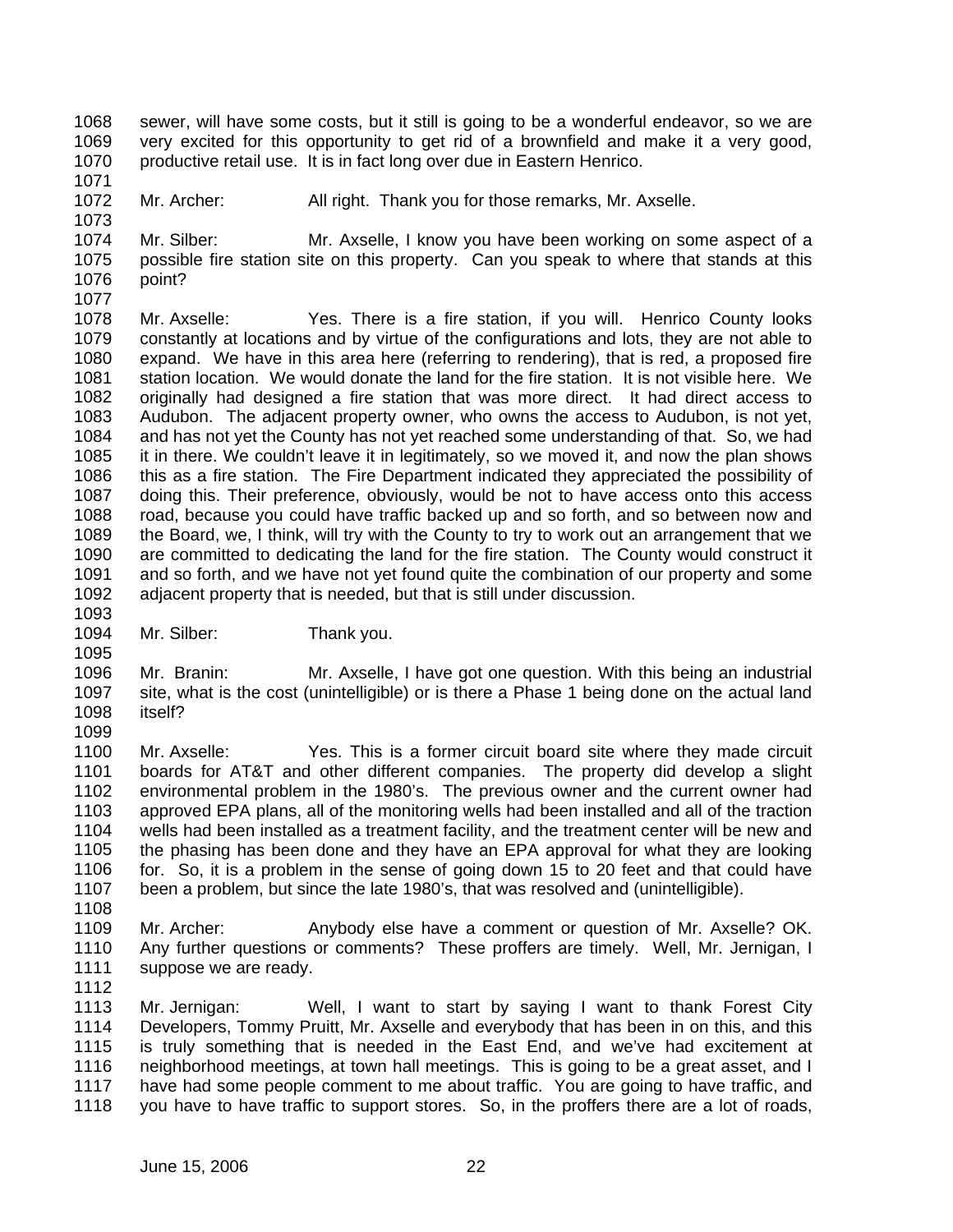1119 1120 1121 additional construction that is going to be done to facilitate that. I want to thank you for making this an easy case for Mr. Tyson. He did a good job on that and it was fun working with you all.

1122

1125

1127

1123 1124 With that, I will move for approval of zoning case C-29C-06, Ralph Axselle for Laburnum Associates LLC, and recommend to the Board of Supervisors for their approval.

1126 Mr. Vanarsdall: Second.

1128 1129 Mr. Archer: Motion by Mr. Jernigan and seconded by Mr. Vanarsdall. All in favor say aye. All opposed say no. The motion passes.

1130

1131 1132 1133 1134 1135 1136 The Planning Commission voted to recommend the Board of Supervisors grant the request because the use is reasonable, it would not be expected to adversely affect the pattern of zoning and land use in the area, the business use is compatible with the surrounding development, and the proffered conditions minimize the potential impacts on surrounding land uses.

1137 1138 1139 1140 1141 1142 1143 Mr. Vanarsdall: I would add one thing, Mr. Chairman. One of the people, who used to sit here in Ray's seat and represented Varina at one time, said people in the East End wanted the same thing that was in the West End, but they didn't want to see it. They didn't mind a great big grocery store if it was out of sight. So, I think this is going to be seen by everybody and it is going to be in the right place and won't bother many people.

1144 Mr. Archer: All right, Mr. Secretary, where are we sir?

1146 1147 1148 1149 1150 1151 1152 1153 1154 1155 1156 1157 1158 1159 Mr. Silber: Yes, sir, Mr. Chairman. Next on the agenda is a RESOLUTION provided to the Planning Commission. This Resolution, if passed, would direct the Director of Planning to have the Planning Department study and prepare a zoning ordinance amendment regarding building height regulations. Now this relates to business and office zoning classifications, specifically the O-3 and the B-3 and possibly even into the B-2 zoning classification. There have been some requests by the development community to construct taller buildings, yet our zoning ordinance only allows a maximum height of eight stories, 110 feet. The County administration would like the Planning Commission and the Board of Supervisors to consider an ordinance amendment to allow for taller structures than 110 feet or eight stories, so we would like to study this and bring the ordinance amendment back to the Planning Commission in the form of a work session one month and then set a public hearing after that. This is in direct response to a proposal we had for economic development purposes for taller buildings in O-3 and B-3.

1160

1162

1145

1161 Mr. Archer: How high do they want to build the structures?

1163 1164 1165 1166 1167 1168 1169 Mr. Silber: The requests we have had so far are for 10 story buildings. I think the County administrations thinks that we may be raising the limit and we might want to consider something taller than 10 stories because the next one that comes along might want 12 or 15. Our initial reaction was to allow taller structures by way of a provisional use permit, so that if someone came in in B-3 or O-3, they would need to then file a provisional use permit to go up to a certain height. We now are looking at the possibility of permitting by right some taller structures in certain locations, perhaps around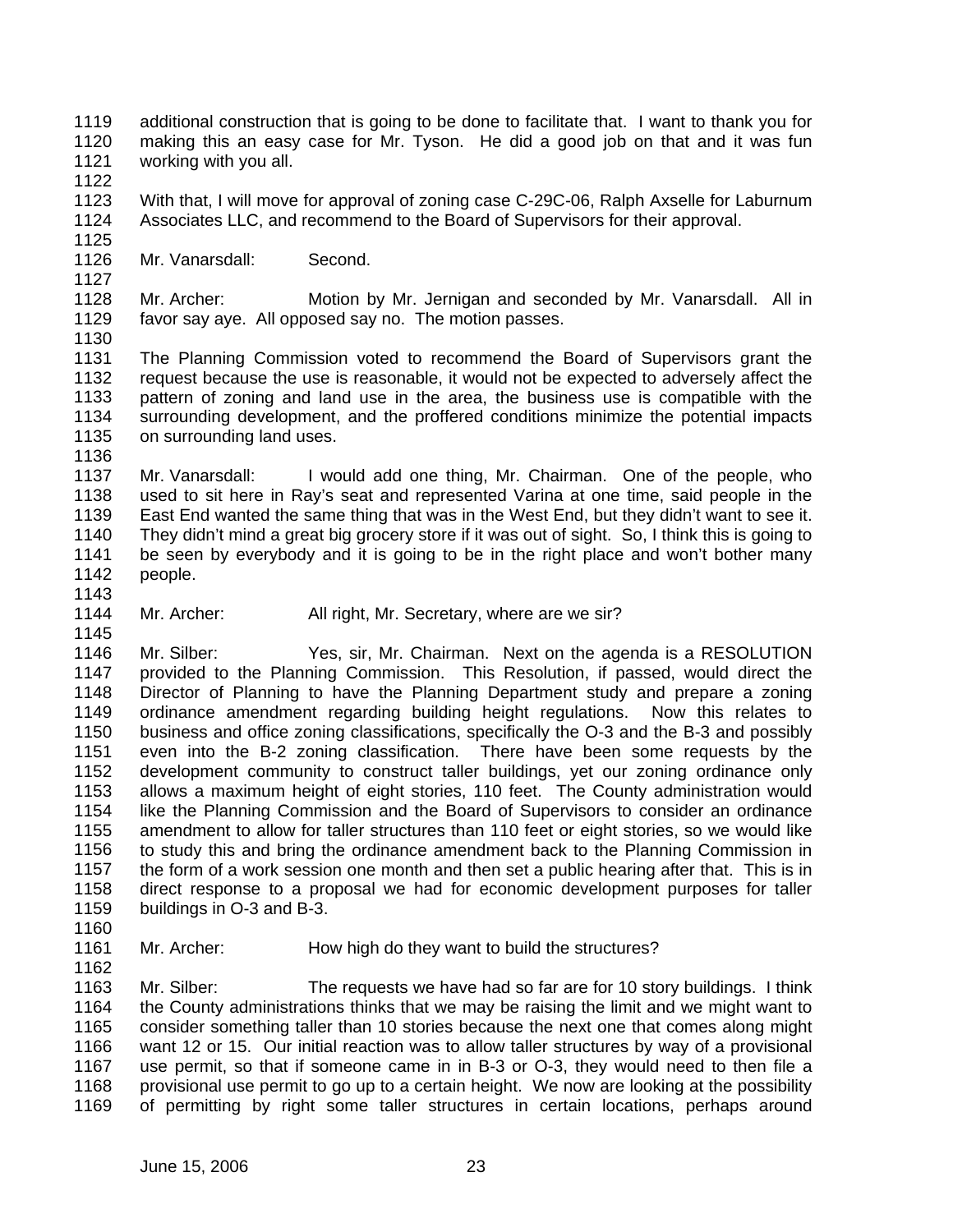1170 1171 1172 1173 1174 1175 1176 1177 1178 1179 1180 1181 1182 1183 1184 1185 1186 1187 1188 1189 1190 1191 1192 1193 1194 1195 1196 1197 1198 1199 1200 1201 1202 1203 1204 1205 1206 1207 1208 1209 1210 1211 1212 1213 1214 1215 1216 1217 1218 1219 1220 interchange locations, that buildings proposed in a certain distance of a major road and interchange can perhaps, by right, go up to 15 stories, but if you are not within that area, then you may need to apply for a provisional use permit to go up to 15 stories. We are not complete in our study of this. We have just started having discussions occurring at the County Manager's level and the Planning Department. It was considered to be necessary, so they asked the Planning Commission to go ahead and send a Resolution to ask us to study it and bring back an amendment. Mr. Vanarsdall: Did this come about because of the Broad Street Village? Mr. Silber: No, sir. It did not. It came about because of some office users that have asked to locate in Henrico County in taller structures than they enjoy, and they have consideration of two different sites right now, in two different magisterial districts, for taller structures. In both cases, they are in an O-3 District. One case is O-3 and one case is B-3 and O-3. Mrs. O'Bannon: What other issues would come up other than by right? Mr. Silber: Well, Mrs. O'Bannon, the parking shouldn't be affected because the parking space is based on square footage of the structure. Mrs. O'Bannon: How many levels? Under the building, a level? Mr. Silber: I think we would strongly encourage parking structures and if you go for taller buildings and you are going to surface park, all of your parking is going to be massive areas of surface parking. We would strongly encourage parking decks and parking structures. In the case of the Unicorp development in West Broad Village, they are now proposing, I think four to five stories of parking deck, with eight stories of offices on top of that, and they are now down to 13 stories tall for that building. So, your point is well taken. We would very much encourage parking structures. I don't know how we can require; the parking is based on four parking spaces per thousand square feet of office space. Mrs. O'Bannon: I was just thinking (unintelligible) and everybody had to look at it, and that sort of thing. It seems to me it is going to be kind of difficult to write it. Mr. Silber: That is a very good question. We are struggling with that. There is no other language in the ordinance that allows by right, uses based on geographical locations. I guess this would be the first time we have considered that, and we may not come back with that. We are looking at the possibilities. Mrs. O'Bannon: Because the provisional use permit is going to….sometimes it is a good idea and sometimes it isn't by right, it makes it more difficult from the beginning. That is what I am thinking. It is going to be a difficult ordinance to write. Mr. Silber: Right. I think it probably is not a very good ordinance to write. If we just simply put this under the provisional use permit section of the O-3 and the B-3 and just acquire certain height by a PUP, if you get into this geographical location by right, yes ma'am, it becomes much more difficult. Does the Planning Commission have any particular concerns or issues that you think should be looking at while we are doing these?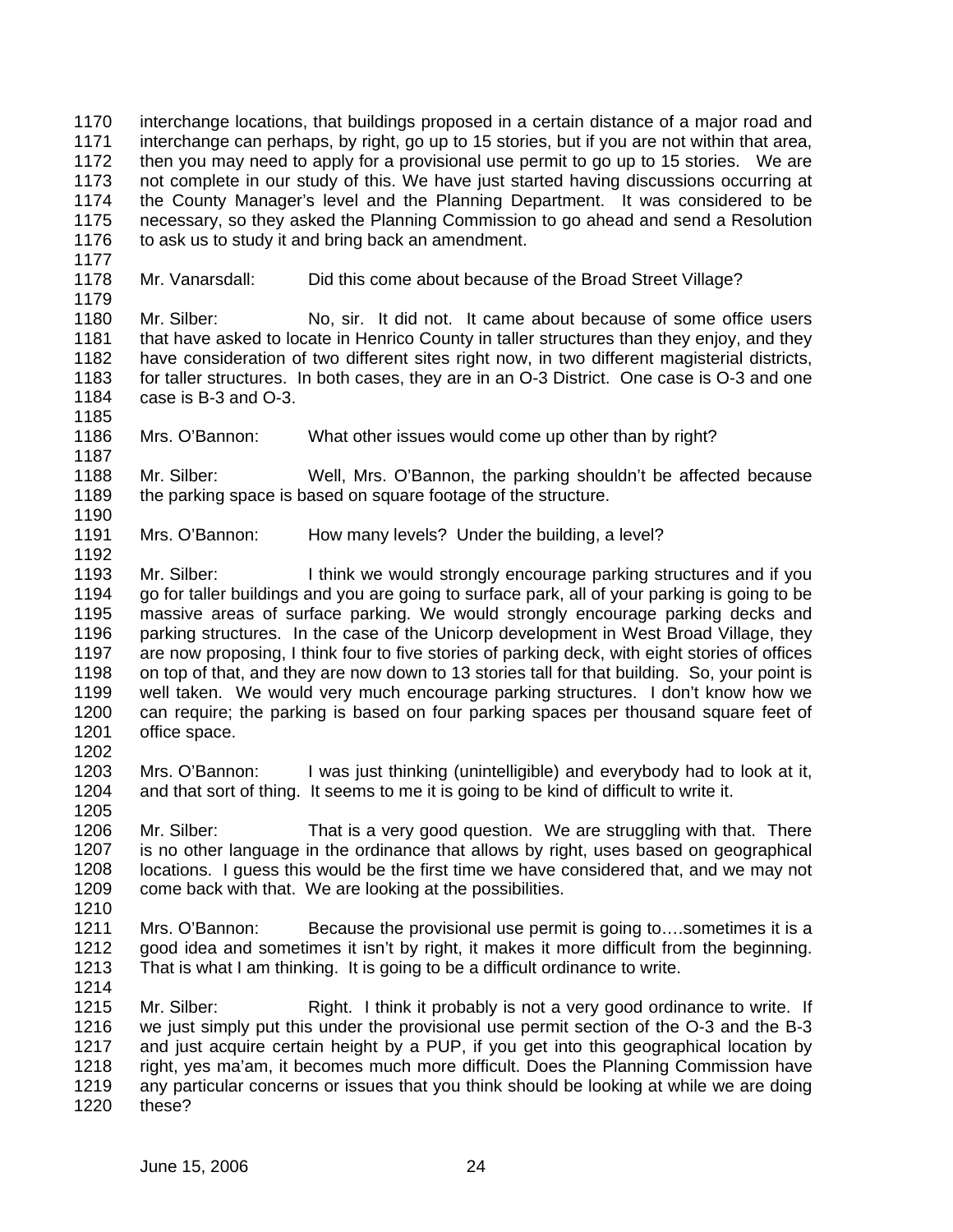1223 1224 1225 1226 1227 1228 1229 1230 1231 1232 1233 1234 1235 1236 1237 1238 1239 1240 1241 1242 1243 1244 1245 1246 1247 1248 1249 1250 1251 1252 1253 1254 questions that we might have without even asking when you simply do it. Mrs. O'Bannon: Is transit use and the need for it, is that an indirect cause or is it something with office buildings? Mr. Silber: Yes, ma'am. I think as we become more urbanized and begin to stack stories and square footage on top of each other, and we go up vertically, you begin to concentrate on people and cars. I think we'd have to look at mass transit and other ways of moving people. When you get concentrations like that, they may be future locations for mass transit stops; maybe busses or some other form of transportation. Mrs. O'Bannon: (unintelligible) high rise buildings. Mr. Silber: Right. Mrs. O'Bannon: By geographic locations, along maybe corridors or that possibility… Mr. Silber: Keep in mind we already have a fair number of taller size buildings or medium rise building. There is an eight story office building and you probably drive by and don't even realize it is eight stories, and there are some other taller buildings as well. This is quite a compensation of office development. Traffic moves fairly well on Broad Street and in that area by the interchange. I think there could be secondary considerations that will come out of concentrations. Mrs. O'Bannon: Connection study there. You know that is what the General Assembly is talking about, mass transit…. Mr. Silber: Yes, I have heard them say when you cross that threshold, the point in which it really makes sense to increase mass transit, but I think right now the County is not quite at that point. As we begin to become more urbanized…

Mr. Archer: I suppose the study will bring up and answer many of the

1255 1256 Mrs. O'Bannon: (unintelligible)

1257 1258 1259 1260 Ms. Jones: May I ask, the Resolution is simply a study to go forward. The Resolution does not prevent the Planning Commission's opinion on endorsement of raising the height. Is that something you'd use……

1261 1262 1263 Mr. Silber: That is correct. It is directing me to conduct a study and bring back to you a draft ordinance amendment for your consideration at a work session.

1264 Mrs. Jones: Because the resolution, as I see it, is what they hope to amend.

1266 1267 1268 Mr. Silber: That is correct. You would have to hold a public hearing and you would just recommend to the Board of Supervisors.

1269 Mrs. Jones: (unintelligible)

1270

1265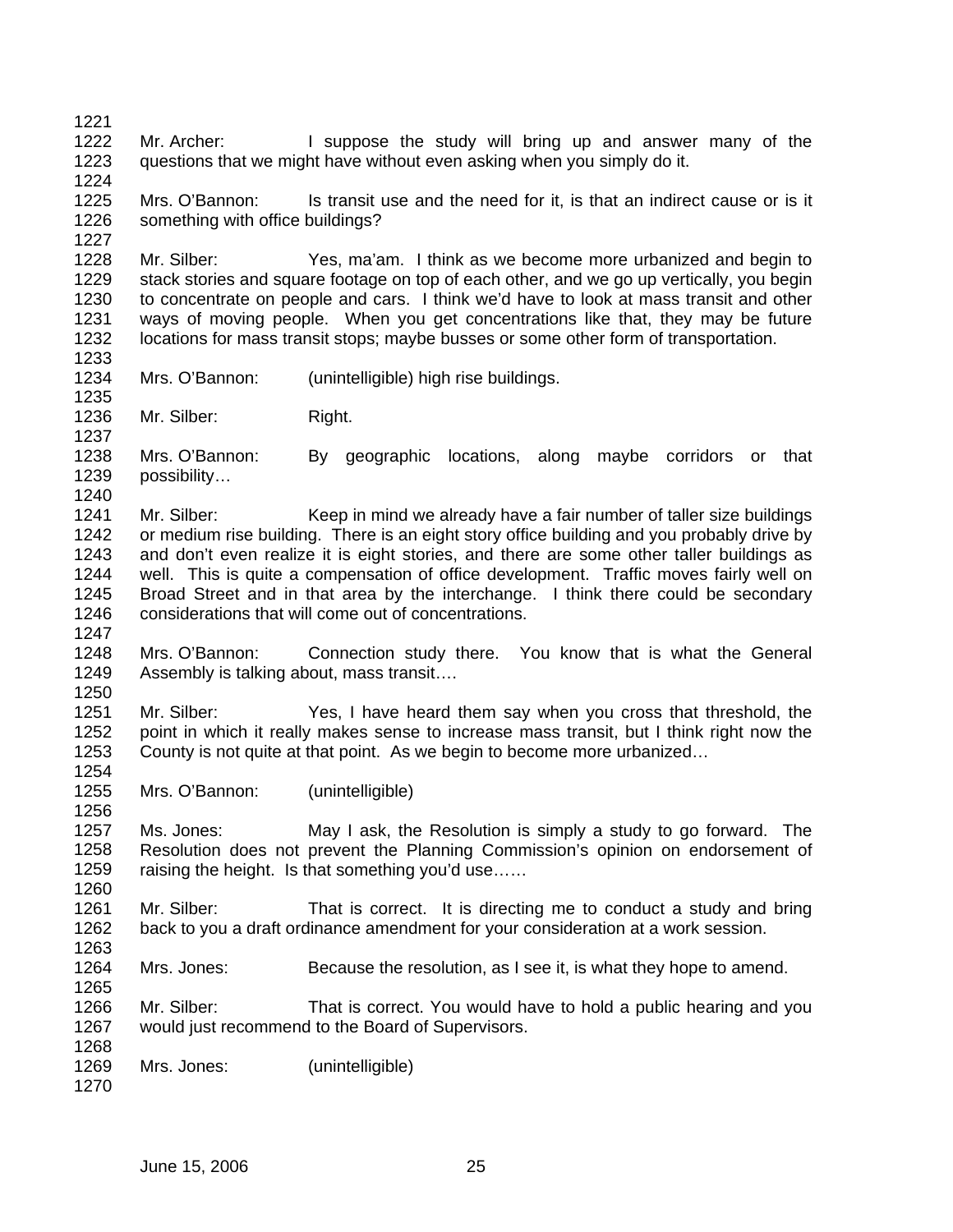1271 1272 1273 1274 1275 1276 1277 1278 1279 1280 1281 1282 1283 1284 1285 1286 1287 1288 1289 1290 1291 1292 1293 1294 1295 1296 1297 1298 1299 1300 1301 1302 1303 1304 1305 1306 1307 1308 1309 1310 1311 1312 1313 1314 1315 1316 1317 1318 1319 1320 1321 Mr. Archer: OK, so we need to vote on that. Do we need to read it into the minutes? Mr. Silber: Did you receive a copy? Mr. Archer: I did. I just misplaced it. Mr. Silber: Let me go ahead and read it. Mr. Archer: We understand what it is going to be. Mr. Silber: Then I won't bother. Let me read the "Now, therefore, be it resolved that the Henrico County Planning Commission directs the Director of Planning to study this issue and prepare such amendments of Chapter 24 of the County Code that will allow building heights in excess of 110 feet in certain office and building districts." The intent here is to study the issue and prepare amendments. And it goes on to say, "Be it further resolved that the Director of Planning is directed to schedule a work session on July 13, 2006 or as soon thereafter as practicable." Mr. Vanarsdall: I make a motion that we do that. Mr. Branin: Second. Mr. Archer: Motion by Mr. Vanarsdall and seconded by Mr. Branin. All in favor say aye. All opposed say no. The ayes have it. The motion is granted. Are we going to schedule a work session tonight? Mr. Silber: If you could, let's go ahead and schedule the work session and if we can't get this draft finished, we will need to reschedule that work session. We have a lot of work to do between now and July 13. It is a month away, but if you would not mind setting a work session, it would avoid us having to do it at the next POD meeting. We need a motion to set a work session on July 13. Mr. Vanarsdall: I move Mr. Jernigan: Second. Mr. Archer: Motion by Mr. Vanarsdall and seconded by Mr. Jernigan. All in favor say aye. All opposed say no. The motion passes. Do you want to do it at 5:30 p.m.? Mr. Silber: At 5:30 p.m. Mr. Vanarsdall: That would be upstairs in the Manager's Conference Room? Mr. Silber: Yes, sir, it will. Mr. Vanarsdall: Will dinner be served? Mr. Silber: It sounds like you might want dinner.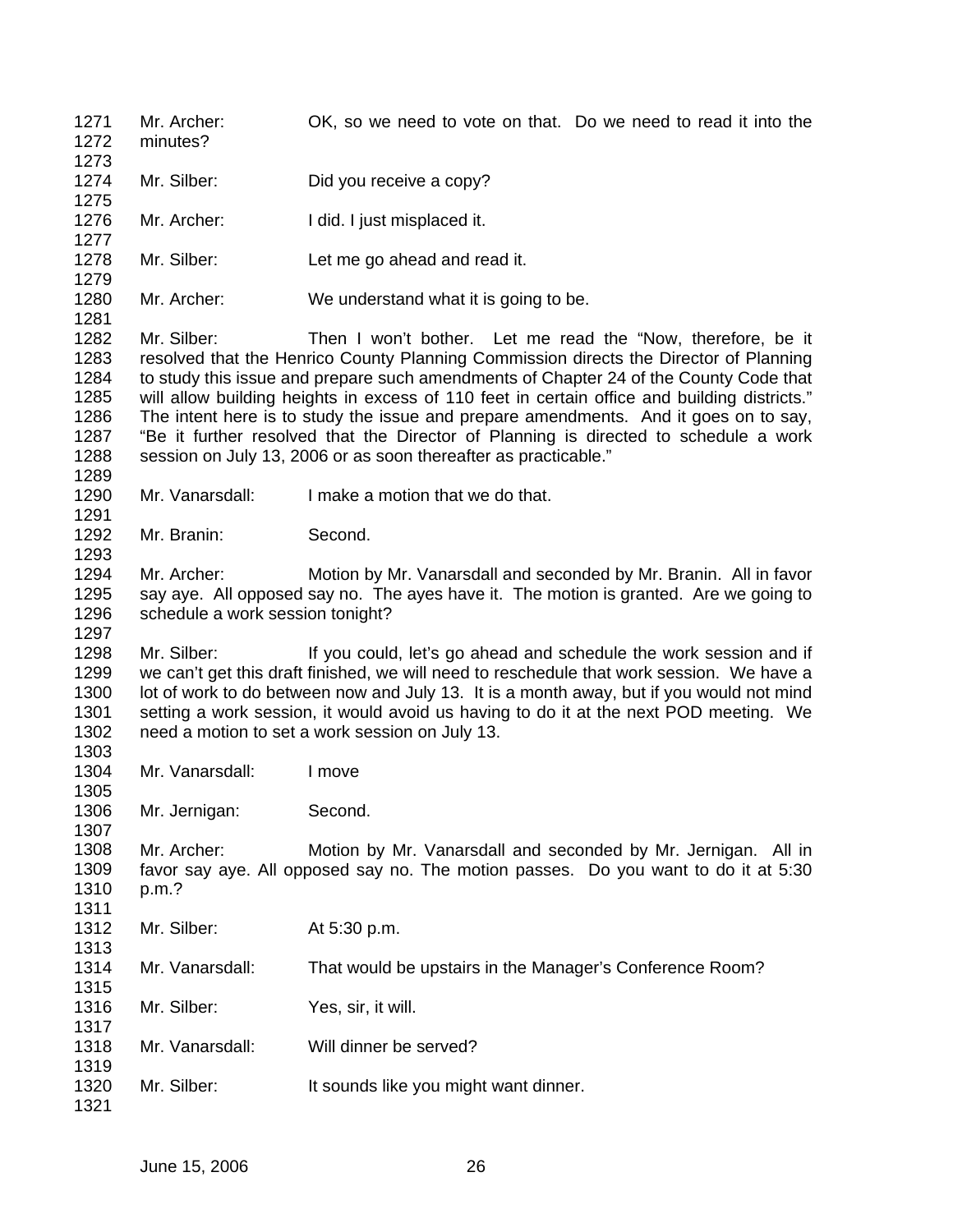Mr. Archer: OK, that will then become a part of the motion, 5:30 and dinner. Did I get a second? Mrs. Jones: Second. Mr. Archer: All in favor of the motion say aye. All opposed say no. The ayes have it. The motion passes. Mr. Silber: One other item is I want to inform you that, if you recall, we had a work session scheduled at the Board of Supervisors and Planning Commission June 21. However, we have cancelled that. Please keep in mind we do still have the work session scheduled with the Board of Supervisors and Planning Commission for August 16, and because we let you off the hook on the 21st, plan on a longer day August 16. So, I think we are looking at probably all day. Keep your calendars open, please. Ms. Jones: Where are the minutes? Mr. Silber: They are not complete. We will get them out next time. Mr. Archer: Can I have a motion for adjournment? Mr. Jernigan: I so move. Ms. Jones: Second. Acting on a motion by Mr. Jernigan and seconded by Ms. Jones, the Planning Commission adjourned at 8:19 p.m.  $\overline{\phantom{a}}$  , and the contract of the contract of the contract of the contract of the contract of the contract of the contract of the contract of the contract of the contract of the contract of the contract of the contrac Randall R. Silber, Secretary  $\overline{\phantom{a}}$  , and the contract of the contract of the contract of the contract of the contract of the contract of the contract of the contract of the contract of the contract of the contract of the contract of the contrac C. W. Archer, CPC, Chairman